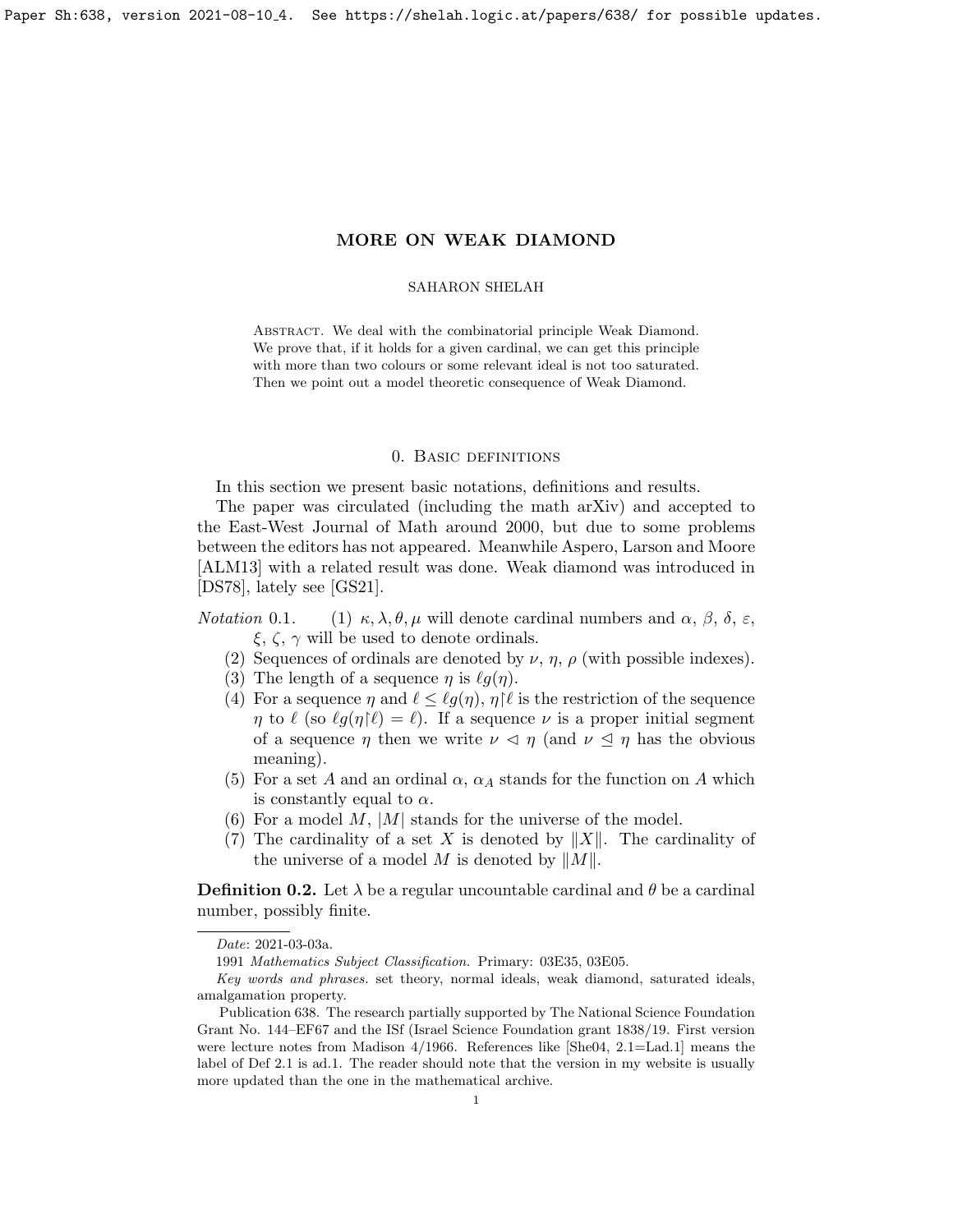(1) A  $(\lambda, \theta)$ –colouring is a function  $F : DOM \longrightarrow \theta$ , where DOM is either  $\langle \lambda_2 = \bigcup \alpha_2 \text{ or } \bigcup \alpha(\mathcal{H}(\lambda))$ . In the first case we will write  $\text{DOM}_{\alpha} = \text{DOM}_{\alpha}(F) = \frac{\alpha < \lambda}{1+\alpha}$  in the second case we let  $\text{DOM}_{\alpha} =$ 

 $\text{DOM}_{\alpha}(F) = \frac{1+\alpha}{\alpha}(\mathcal{H}(\lambda))$  (for  $\alpha \leq \lambda$ ).

If the choice does not matter we shall not mention it; for the main definitions the choice does not matter, see [1.10.](#page-0-0)

If  $\lambda$  is understood from the context, we may omit it; if  $\theta = 2$  then we may omit it (thus a  $\lambda$ -colouring means a  $(\lambda, 2)$ -colouring and a *colouring* is a  $(\lambda, 2)$ –colouring).

(2) For a  $(\lambda, \theta)$ –colouring F and a set  $S \subseteq \lambda$ , we say that a function  $\eta \in$  $S_{\theta}$  is an F–weak diamond sequence for S when for every  $f \in \text{DOM}_{\lambda}$ the set

$$
\{\delta \in S : \eta(\delta) = F(f \upharpoonright \delta)\}
$$

is stationary.

(3) WDmId<sub> $\lambda$ </sub> is the collection of all sets  $S \subseteq \lambda$  such that for some colouring  $F$  there is no  $F$ –weak diamond sequence for  $S$ .

*Remark* 0.3. In the definition of WDmId<sub> $\lambda$ </sub> [\(0.2\(](#page-0-1)3)), the choice of DOM (see [0.2\(](#page-0-1)1)) does not matter; see [\[She98,](#page-23-3) AP, §1], remember that  $\|\mathcal{H}(\lambda)\| = 2^{< \lambda}$ .

<span id="page-1-0"></span>Theorem 0.4. [Devlin and Shelah [\[DS78\]](#page-23-1); see [\[She98,](#page-23-3) AP, §1] too] Assume that  $2^{\theta} = 2^{\langle \lambda \rangle} \langle 2^{\lambda} \rangle$  (e.g.  $\lambda = \mu^+, 2^{\mu} \langle 2^{\lambda} \rangle$ ). Then for every  $\lambda$ -colouring F there exists an F-weak diamond sequence for  $\lambda$ . Moreover, WDmId<sub> $\lambda$ </sub> is a normal ideal on  $\lambda$  (and  $\lambda \notin \text{WDmId}_{\lambda}$ ).

*Remark* 0.5. One could wonder why the weak diamond (and WDmId<sub>1</sub>) is interesting. Below we list some of the applications, limitations and related problems.

- (1) Weak diamond is really weaker than diamond, but provably (in ZFC) it holds true for some cardinals  $\lambda$ . Note that under GCH,  $\Diamond_{\mu^+}$  holds true for each  $\mu > \aleph_0$ , so the only interesting case then is  $\lambda = \aleph_1$ .
- (2) Original interest in this combinatorial principle comes from interest in Whitehead groups:

if G is a strongly  $\lambda$ -free Abelian group and  $\Gamma(G) \notin$  $WDmId_{\lambda}$ 

then G is not Whitehead.

- (3) A related question was: can we have stationary subsets  $S_1, S_2 \subseteq \omega_1$ such that  $\diamondsuit_{S_1}$  but  $\neg \diamondsuit_{S_2}$ ? (the answer is yes, See [\[She77\]](#page-23-4).)
- (4) Weak diamond has been helpful particularly in problems where we have some uniformity, e.g.:
	- (\*)<sup>1</sup> Assume  $2^λ < 2^{λ^+}$ . Let  $ψ ∈ \mathbb{L}_{λ^+,ω}$  be categorical in  $λ, λ^+$ . Then  $(MOD_{\psi}, \prec_{\text{Frag}(\psi)})$  has the amalgamation property in  $\lambda$ .
	- $(*)_2$  If G is a group of cardinality  $\lambda > \aleph_0$  then we can find subgroups  $G_i$  of G (for  $i < \lambda$ ) non-conjugate in pairs (see [\[She87b\]](#page-23-5)).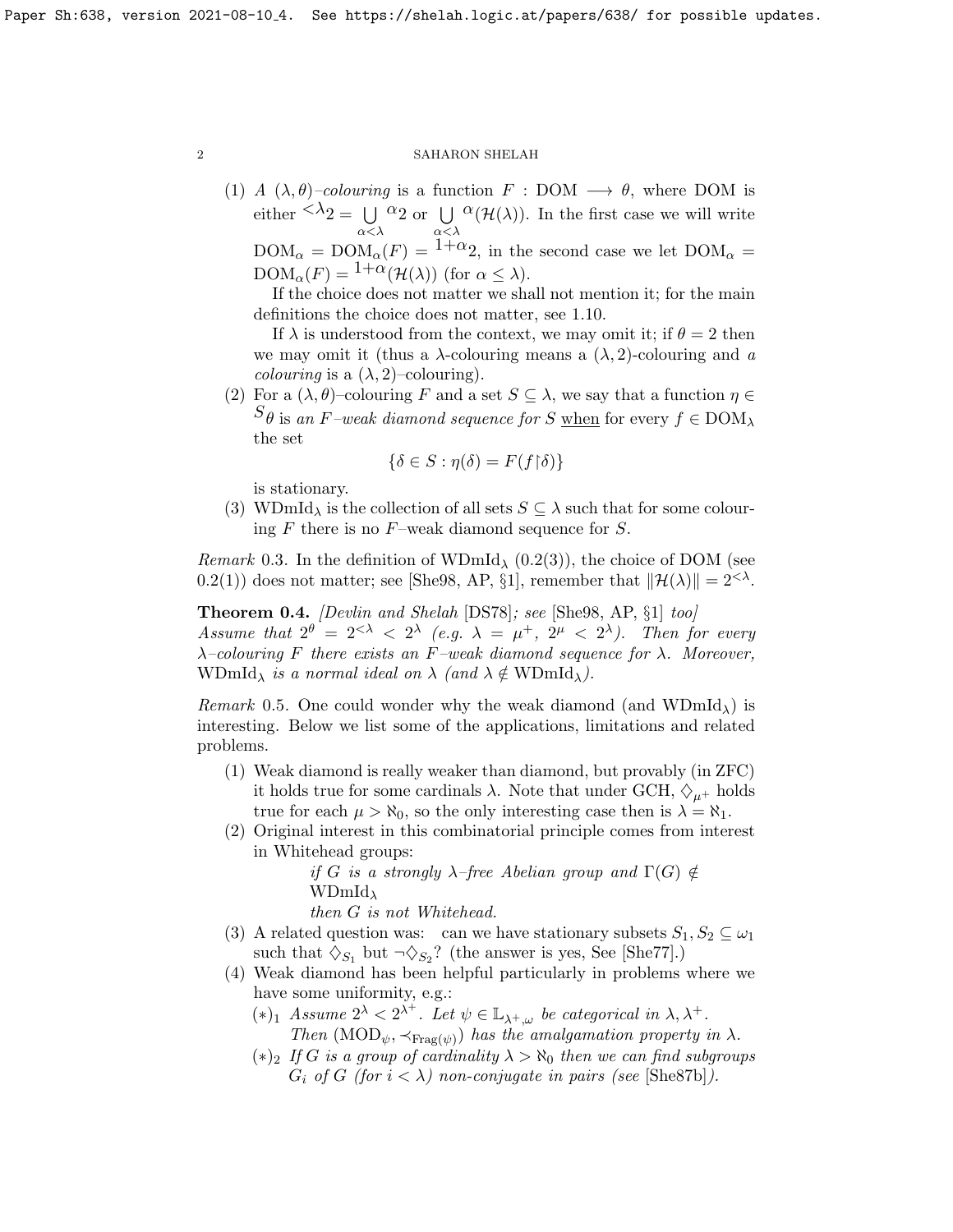(5) One may wonder if assuming  $\lambda = \mu^+, 2^{\lambda} > 2^{\mu}$  (and e.g.  $\mu$  regular) we may find a regular  $\sigma < \mu$  such that

$$
\{\delta < \lambda : \text{cf}(\delta) = \sigma\} \notin \text{WDmId}_{\lambda}.
$$

Of course, by the ''normal ideal" result (see [0.4\)](#page-1-0), it follows that there is such  $\sigma$ , but does  $\sigma$  depend on the present set theory? e.g. does it hold for every regular  $\sigma \neq cf(\mu)$  below  $\mu$ ?

Unfortunately, this is not the case (see [\[She85\]](#page-23-6) even for  $\mu = \aleph_1$ ). (6) We would like to prove:

(a) WDmId<sub> $\lambda$ </sub> is not  $\lambda^+$ -saturated or

(b) a strengthening, e.g. weak diamond for more (than two) colours. We will get (a variant of) a local version of the disjunction, where we essentially fix  $F$ . There are two reasons for interest in  $(a)$ : understanding  $\lambda^+$ -saturated normal ideals (e.g. we get more information on the case CH +  $\mathcal{D}_{\omega_1}$  is  $\aleph_2$ -saturated"; see also Zapletal Shelah [\[SZ99\]](#page-24-1)), and non  $\lambda^+$ -saturation helps in "non-structure theorems in model thery" (see [\[She83\]](#page-23-7), [\[She01\]](#page-23-8), [\[She09a\]](#page-24-2), [\[She09b\]](#page-24-3)). That is, having  $2^{\mu} < 2^{\mu^+} < 2^{\mu^++}$  and some "bad" (i.e. "non-structure") properties for models in  $\mu$  we get  $2^{\mu^{++}}$  models in  $\mu^{++}$  when WDmId<sub> $\lambda^+$ </sub> is not  $\lambda^{++}$ -saturated (and using the local version does not hurt).

(7) Note that for  $S \notin \text{WDmId}_{\lambda}$  we have a weak diamond sequence  $f \in$  $S_2$  such that the set of "successes" (=equalities) is stationary, but it does not have to be in  $(WDmId_{\lambda})^+$ . We would like to start and end in the same place: being positive for the same ideal. Also, in (b) above the set of places we guess was stationary, when we start with  $S \in (\text{WDmId}_{\lambda})^+.$ 

Note that it may well be that  $\lambda \in \text{WDmId}_{\lambda}$  (if  $(\exists \theta < \lambda)(2^{\theta} = 2^{\lambda})$ this holds), but some "local" versions may still hold. E.g. in the Easton model, we have  $F$ –weak diamond sequences for all  $F$  which are reasonably definable (see [\[She98,](#page-23-3) AP, §1]; define e.g.

$$
F(f) = 1 \Leftrightarrow \mathbf{L}[X, f] \models \varphi(X, f)
$$

for a fixed first order formula  $\varphi$ , where  $X \subseteq \lambda$  depends on F only). So the case  $WDmId_{\lambda} = \mathcal{P}(\lambda)$  has some interest.

(8) Related later works are [\[She08\]](#page-24-4), [\[She20\]](#page-24-5).

We would like to thank Andrzej Rosłanowski for mathematical comments and improving the presentation and to Shimoni Garti.

## 1. When colourings are almost constant

In [1.1,](#page-2-0) [1.2](#page-3-0) we now "slice" WDmId<sub> $\lambda$ </sub> by finer approximations meaningful even when  $WDmId_{\lambda}$  fails.

<span id="page-2-0"></span>**Definition 1.1.** Let  $\lambda$  be a regular uncountable cardinal.

(1) Let F be a  $(\lambda, \theta)$ –colouring.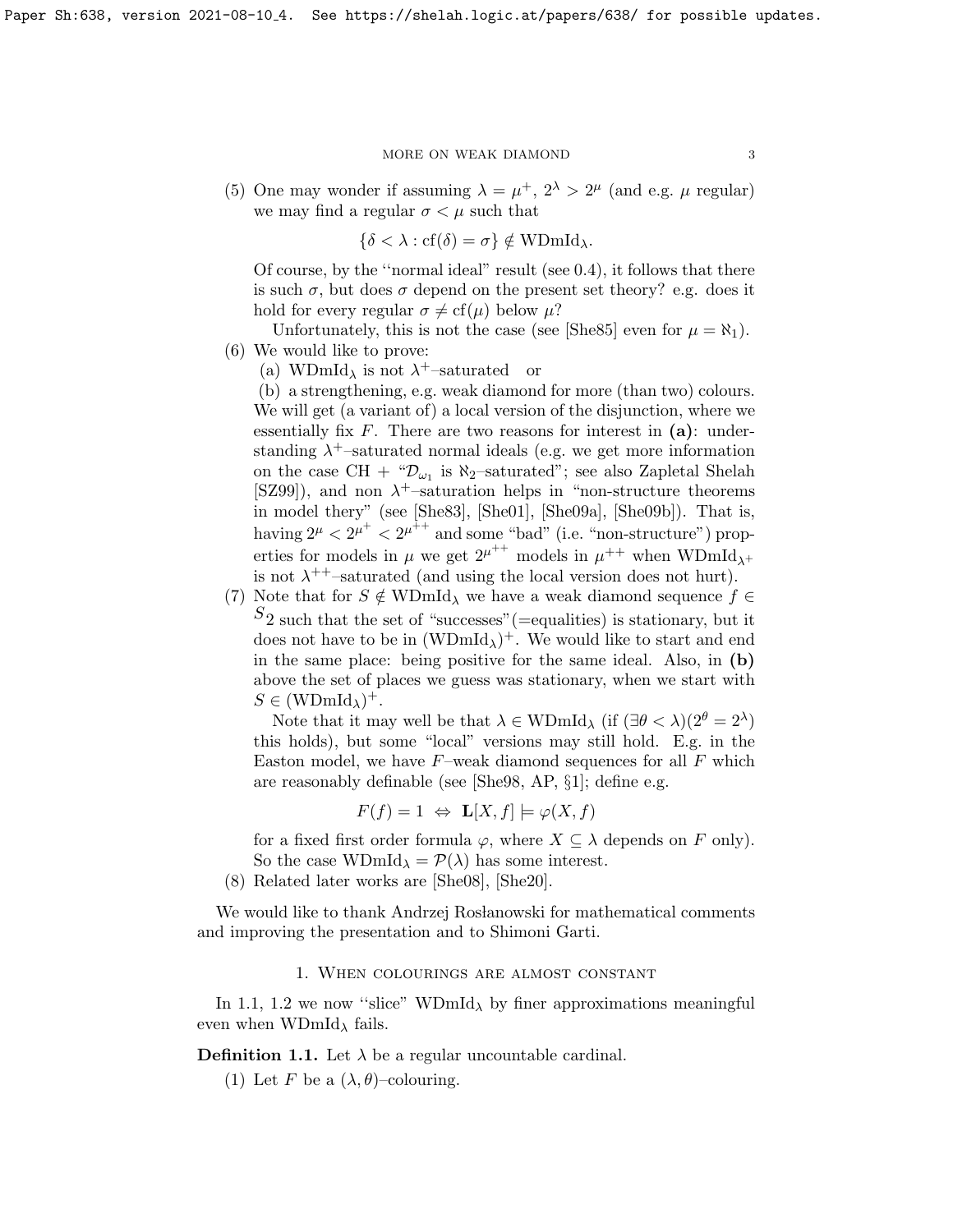(a) Let  $S \subseteq \lambda$ . We say that a sequence  $\eta \in S_{\theta}$  is coded by F if there exists  $f \in \text{DOM}_\lambda$  such that

$$
\alpha \in S \quad \Leftrightarrow \quad \eta(\alpha) = F(f \restriction (1 + \alpha)).
$$

(b) We let

$$
\mathfrak{B}(F) \stackrel{\text{def}}{=} \{ \eta \in {}^{\lambda} \theta : \eta \text{ is coded by } F \}.
$$

(2) For a family A of subsets of  $\lambda$  let ideal $_{\lambda}(\mathcal{A})$  be the  $\lambda$ -complete normal ideal on  $\lambda$  generated by  $\mathcal A$  (i.e. it is the closure of  $\mathcal A$  under unions of  $\langle \lambda \rangle$  elements, diagonal unions, containing singletons, and subsets).

[Note that ideal<sub> $\lambda$ </sub>( $\mathcal{A}$ ) does not have to be a proper ideal.]

(3) For a  $\lambda$ -colouring F (so  $\theta = 2$ ) we define by induction on  $\alpha$ :

$$
ID_0^-(F) = \emptyset, \qquad ID_0(F) = \{ S \subseteq \lambda : S \text{ is not stationary } \},
$$

for a limit  $\alpha$ 

$$
ID_{\alpha}^{-}(F) = \bigcup_{\beta < \alpha} ID_{\beta}(F), \qquad ID_{\alpha}(F) = ideal_{\lambda}(\bigcup_{\beta < \alpha} ID_{\beta}(F)),
$$

and<sup>[1](#page-3-1)</sup> for  $\alpha = \beta + 1$ 

 $ID_{\alpha}^{-}(F) = \{ S \subseteq \lambda : \text{for each } S^* \subseteq S \text{ there is } f \in \text{DOM}_{\lambda} \text{ such that }$  $\{\delta < \lambda : \delta \in S^* \Leftrightarrow F(f \upharpoonright \delta) = 0\} \in \mathrm{ID}_{\beta}(F)\};$ 

 $ID_{\alpha}(F) = \text{ideal}_{\lambda} (ID_{\alpha}^-(F)).$ 

Finally we let  $ID^{\mathfrak{a}}(F) = \bigcup$  $\bigcup_{\alpha} {\rm ID}_{\alpha}(F).$ 

(4) We say that F is rich when  $DOM(F) = \bigcup$ α<λ  ${}^{\alpha}$ H( $\lambda$ ), and for every function  $f \in \text{DOM}_\lambda$  and  $\alpha < \lambda$  and a set  $A \subseteq \alpha$  there is  $f' \in \text{DOM}_\lambda$ such that:

$$
(\forall i \in (\lambda \setminus \alpha))(f(1+i) = f'(1+i) \& F(f \restriction (1+i)) = F(f' \restriction (1+i)))
$$
  
and 
$$
(\forall j \in \alpha \setminus \{0\})(F(f' \restriction j) = 1 \Leftrightarrow j \in A).
$$

<span id="page-3-0"></span>**Definition 1.2.** Let  $\lambda$  be a regular uncountable cardinal and let F be a  $\lambda$ –colouring.

(1) WDmId<sub> $\lambda$ </sub>(F) is the family of all sets  $S \subseteq \lambda$  with the property that for every  $S^* \subseteq S$  there is  $f \in \text{DOM}_\lambda$  such that the set

$$
\{\delta \in S : \delta \in S^* \iff F(f \upharpoonright \delta) = 1\}
$$

is not stationary, (note, the difference with  $0.2(3)$ ).

(2)  $\mathfrak{B}^+(F)$  is the closure of (see [1.1\(](#page-2-0)1)):

$$
\mathfrak{B}(F) \cup \{ S \subseteq \lambda : S \text{ is not stationary } \}
$$

under unions of  $\langle \lambda \rangle$  sets, complement and diagonal unions (here, in  $\mathfrak{B}(F)$ , we identify a subset of  $\lambda$  with its characteristic function).

<span id="page-3-1"></span><sup>&</sup>lt;sup>1</sup> Note that  $ID_{\alpha}^{-}(F) \neq \emptyset$  iff  $\alpha > 0$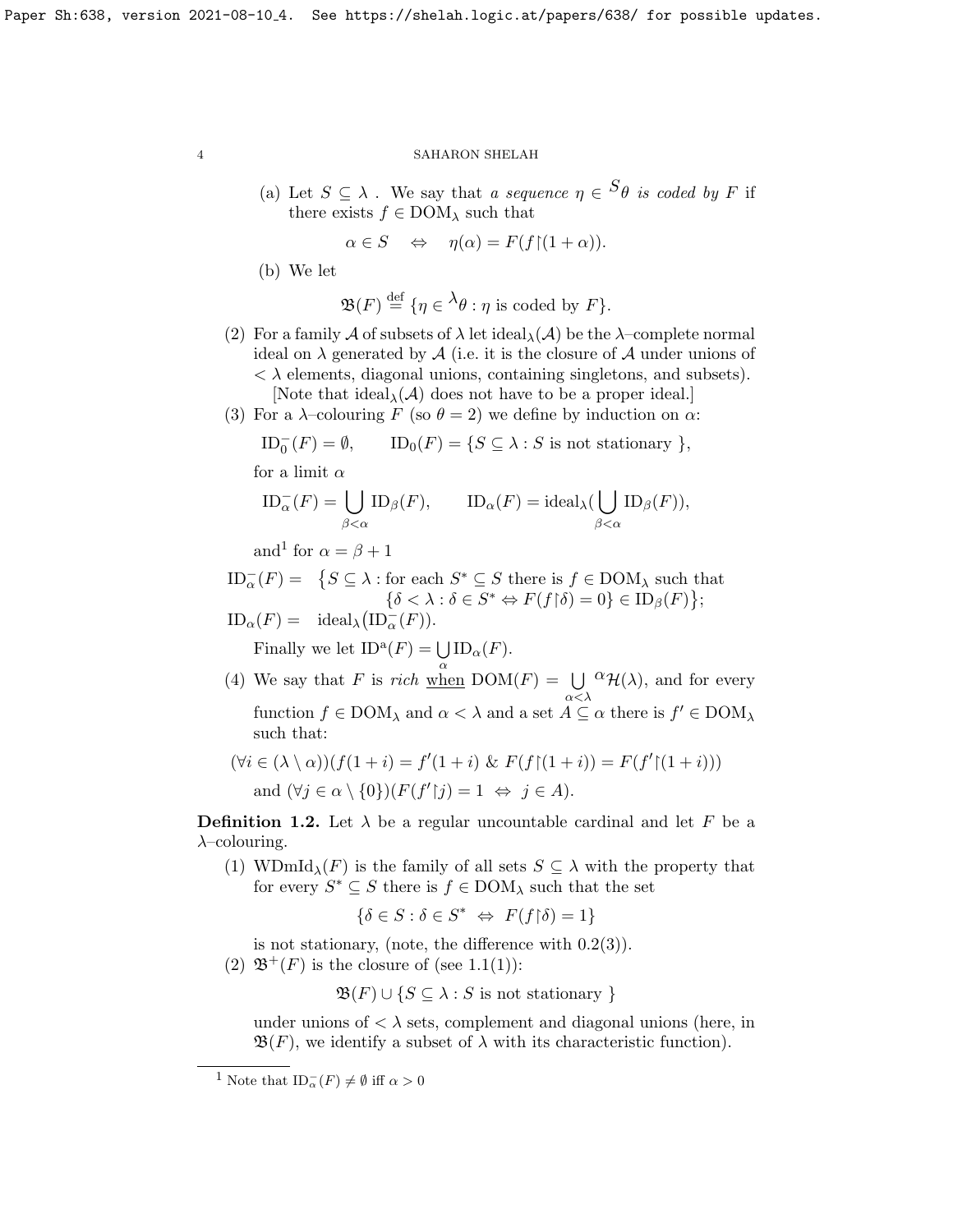#### $\,$  MORE ON WEAK DIAMOND  $\,$  5  $\,$

- (3) ID<sup>b</sup>  $\stackrel{\text{def}}{=}$  { $S \subseteq \lambda$  : for every  $Y \subseteq S$  for some  $B \in \mathfrak{B}^+(F)$  we have  $B \cap S = Y$
- (4) ID<sup>c</sup>(F) is the collection of all  $S \subseteq \lambda$  such that for some  $X \in \mathfrak{B}^+(F)$ we have:  $S \subseteq X$  and there is a partition  $X_0, X_1$  of X such that (a)  $\mathcal{P}(X_{\ell}) = \{ Y \cap X_{\ell} : Y \in \mathfrak{B}^+(F) \}$  for  $\ell = 0, 1$ , and
	- ( $\beta$ ) for  $\ell < 2$  there is no  $Y \in \mathfrak{B}^+(F)$  satisfying

$$
Y \setminus X_{\ell} \in \mathrm{ID}^{\mathrm{b}}(F) \quad \& \quad Y \notin \mathrm{ID}^{\mathrm{b}}(F).
$$

<span id="page-4-0"></span>**Proposition 1.3.** Assume  $\lambda$  is a regular uncountable cardinal and F is a  $\lambda$ –colouring.

- (1) ideal<sub> $\lambda$ </sub>(*A*) is the collection of all diagonal unions  $\sum_{\xi < \lambda} A_{\xi}$  such that  $A_{\xi} \in \mathcal{A}$  for  $\xi < \lambda$ , when  $\mathcal{A}$  is a family of subsets of  $\lambda$  such that: SSY  $(\circledast_{\mathcal{A}})$  if  $S_0 \subseteq S_1$  and  $S_1 \in \mathcal{A}$  and  $A \in [\lambda]^{<\lambda}$  then  $S_0 \cup A \in \mathcal{A}$ ,
- (2) The condition  $(\circledast_{\mathrm{ID}_\alpha^- (F)})$  (see above) is true for each  $\alpha$ . Consequently, if  $\alpha = \beta + 1$  then  $ID_{\alpha}(F) = \{ \sum_{i < \lambda} A_i : \langle A_i : i < \lambda \rangle \subseteq$  $\text{ID}_{\alpha}^{-}(F)$ , and if  $\alpha$  is limit then  $\text{ID}_{\alpha}(F) = \{ \sum_{i \leq \lambda} A_i : \{A_i : i \leq \lambda\} \subseteq$  $\bigcup$  ID<sub>β</sub> $(F)$ }.  $\beta < \alpha$
- (3) ID<sup>a</sup>(F) and ID<sub> $\alpha$ </sub>(F) are  $\lambda$ -complete normal ideals on  $\lambda$  extending the ideal of non-stationary subsets of  $\lambda$  (but they do not have to be proper). For  $\alpha < \gamma$  we have  $ID_{\alpha}(F) \subseteq ID_{\gamma}(F)$  and so easily  $ID^{\mathbf{a}}(F) = ID_{\alpha}(F)$  for every large enough  $\alpha < (2^{\lambda})^+$ .
- (4) Suppose  $\bar{B} = \langle B_\ell : \ell \leq m \rangle$ , where  $B_\ell \subseteq B_{\ell+1}$  (for  $\ell < m$ ) and  $B_m \in$  $\overline{\text{ID}^{\text{a}}(F)}$ . Then  $\overline{B}$  has an F-representation, which means that there are a well founded tree  $T \subseteq \omega > \lambda$ , sequences  $\langle B^\ell_\eta : \eta \in T, \ell \leq \ell_\eta \rangle$ , and  $\langle f_{\eta}^k : \eta \in T, k \leq k_{\eta} \rangle$  such that  $k_{\eta} \leq \ell_{\eta} + 1 \leq m + 1$  and
	- (a)  $B_{\langle\rangle}^{\ell} = B_{\ell}, \ \ell_{\langle\rangle} = m, \ B_{\eta}^{\ell} \subseteq B_{\eta}^{\ell+1} \subseteq \lambda, \ f_{\eta}^{\ell} \in {}^{\lambda}2,$
	- (b)  $(\forall \eta \in T \setminus \max(T))(\forall i < \lambda)(\eta \hat{\ } i \in T),$
	- (c) for each  $\eta \in T \setminus \max(T)$  there is  $\alpha_{\eta} < \lambda$  such that for all  $\ell \leq \ell_n$ ,  $\delta \in \lambda \setminus \alpha_{\eta}$  we have:
		- (⊕)  $\delta \in B_{\eta}^{\ell}$  iff  $(\exists i < \delta)(\delta \in B_{\eta^\frown \langle i \rangle}^\ell)$  or  $F(f_{\eta}^{\ell}|\delta) = 1 \& \neg (\exists i < \delta)(\exists k)(\delta \in B_{\eta \cap \langle i \rangle}^{k}),$
	- (d) for each  $\eta \in \max(T)$ ,  $B_{\eta}$  is a bounded subset of  $\lambda$  with  $\min(B_{\eta})$  $\sup(\{\eta(n) : n < \ell g(\eta)\}).$
- (5) If for some  $f^* \in \lambda_2$  we have  $(\forall \alpha < \lambda)(F(f^* | \alpha) = 0)$  then in part (4) above we can demand that  $k_n = \ell_n + 1$ .
- (6) If F is rich then in part  $(4)$  above we can add (e)  $\alpha_{\eta} = 0$  for  $\eta \in T \setminus \max(T)$  and  $B_{\eta} = \emptyset$  for  $\eta \in \max(T)$ .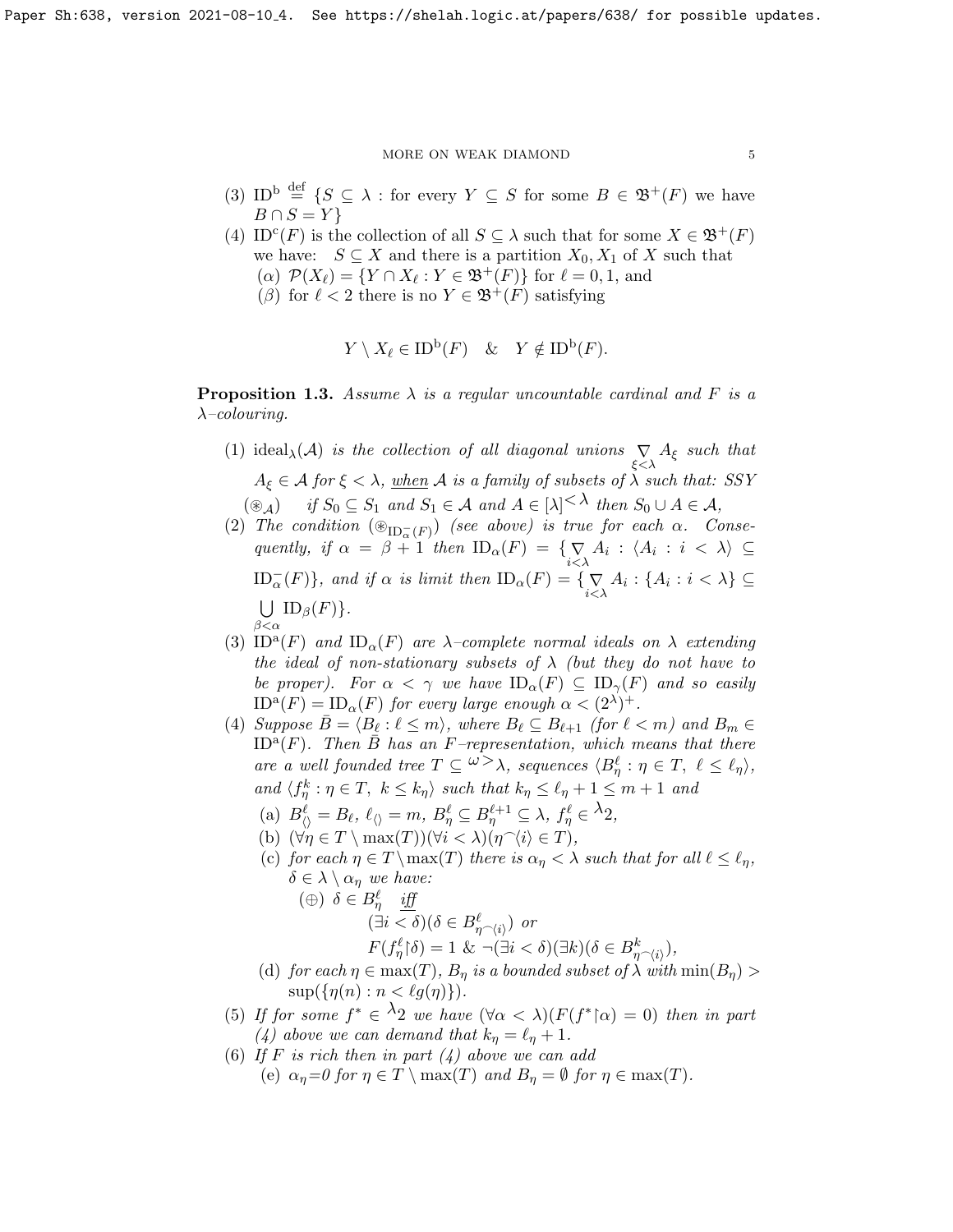(7) ID<sup>a</sup>(F) is the minimal normal ideal D on  $\lambda$  such that there is no  $S \in D^+$  satisfying

$$
(\forall S^* \subseteq S)(\exists A \in \mathfrak{B}(F))(S^* \triangle A \in D).
$$

(8) If  $X \in \mathscr{P}(\lambda) \setminus \text{ID}^{\text{b}}(F)$  then there is  $\eta \in {}^{\lambda}2$  which is a weak diamond even modulo  $ID^b(F)$  which means that: for every  $f \in \text{DOM}(F)$  we have:  $\{\delta \in X : F(f \restriction \delta) = \eta(\delta)\}\neq \emptyset$ 

mod  $\mathrm{ID}^{\mathrm{b}}(F)$ .

(9) ID<sup>1</sup>(F) = { $S \subseteq \lambda : (\exists X \in \mathfrak{B}^+(F))(S \subseteq X \& \mathcal{P}(X) \subseteq \mathfrak{B}^+(F))$  }.

Proof. (1) Should be clear.

(2) If  $\alpha = 0$  then  $(\mathcal{A})$  holds trivially because there is no such  $S_1$ .

If  $\alpha$  is a limit ordinal then the condition holds because for every  $S_1 \in$  $\text{ID}_{\alpha}^{-}(F)$  there is  $\beta < \alpha$  such that  $S_1 \in \text{ID}_{\beta}^{-}(F)$  and we can use the induction hypothesis.

Lastly, if  $\alpha = \beta + 1$  this is easy too.

(3) For the first sentence  $ID_{\alpha}^{-}(F)$  is a normal ideal by its definition; this implies  $ID^{a}(F)$  is a normal ideal by the second sentence. We still have to prove the second sentence.

By induction on  $\gamma < \lambda$  and then by induction on  $\alpha < \gamma$  we show that  $(\forall \gamma < \lambda)(\forall \alpha < \gamma)(ID_{\alpha}(F) \subseteq ID_{\gamma}(F)).$  If  $\gamma = 1$  then this follows immediately from definitions; similarly if  $\gamma$  is limit. So suppose now that  $\gamma = \gamma_0 + 1$ and we proceed by induction on  $\alpha \leq \gamma_0$ . There are no problems neither when  $\alpha = 0$  nor when  $\alpha$  is limit. So suppose that  $\alpha = \beta + 1 < \gamma$  (so  $\beta < \gamma_0$ ). By the inductive hypothesis we know that  $ID_\beta(F) \subseteq ID_{\gamma_0}(F)$ . Let  $A \in ID_{\beta+1}(F)$ . By (2) there are  $A_{\xi} \in ID_{\beta+1}^-$  (for  $\xi < \lambda$ ) such that  $A = \sum_{\xi < \lambda} A_{\xi}$ . Now

look at the definition of  $ID_{\beta+1}^-(F)$ : since  $ID_{\beta}(F) \subseteq ID_{\gamma_0}(F)$  we see that  $A_{\xi} \in \mathrm{ID}_{\gamma_0+1}^-(F)$ . Hence  $A \in \mathrm{ID}_{\gamma}$ .

(4) By induction on  $\alpha$  we show that: if  $\overline{B} = \langle B_\ell : \ell \leq m \rangle$ , where  $B_\ell \subseteq B_{\ell+1}$ (for  $\ell < m$ ) and  $B_m \in ID_\alpha(F)$  then  $\bar{B}$  has an F–representation. CASE 1:  $\alpha = 0$ .

Thus the set  $B_m$  is not stationary and we may pick up a club E of  $\lambda$  disjoint from  $B_m$ . Let  $E = {\alpha_{\zeta} : \zeta < \lambda}$  be the increasing enumeration. Put  $T =$  $\{\langle\rangle\} \cup \{\langle i \rangle : i < \lambda\}, \ \alpha_{\langle\rangle} = 1, \ \ell_{\langle\rangle} = \ell_{\langle i\rangle} = m, \ B^\ell_{\langle\rangle} = B_\ell \text{ and } B^\ell_{\langle i\rangle} = B_\ell \cap \alpha_{i+1}.$ Now check.

CASE 2:  $\alpha$  is limit.

It follows from (2) that  $B_\ell = \bigvee_{i < \lambda} B_{\ell,i}$  for some  $B_{\ell,i} \in \bigcup_{\beta < \ell}$  $\beta<\alpha$ ID<sub>β</sub>(*F*). Let  $B'_{\ell,i}$ 

be defined as follows:

if  $i = (m + 1)j + t$ ,  $\ell < t \le m$  then  $B'_{\ell,i} = \emptyset$ , if  $i = (m + 1)j + t, t \leq m, t \leq \ell$  then  $B'_{\ell,i} = B_{\ell,i}$ .

Then for each i,  $\ell$  we may find  $\langle B_{\eta}^{i,\ell}, f_{\eta}^{i,\ell'}, \alpha_{\eta}^i : \eta \in T_i, \ell < \ell_{\eta}^{i,1}, \ell' < \ell_{\eta}^{i,2} \rangle$ satisfying clauses (a)–(d) and such that  $\langle B_{\langle\rangle}^{\ell,i,k} : k \leq k_{\eta}^{1} \rangle = \langle B_{\ell,i}' : \ell \leq m \rangle$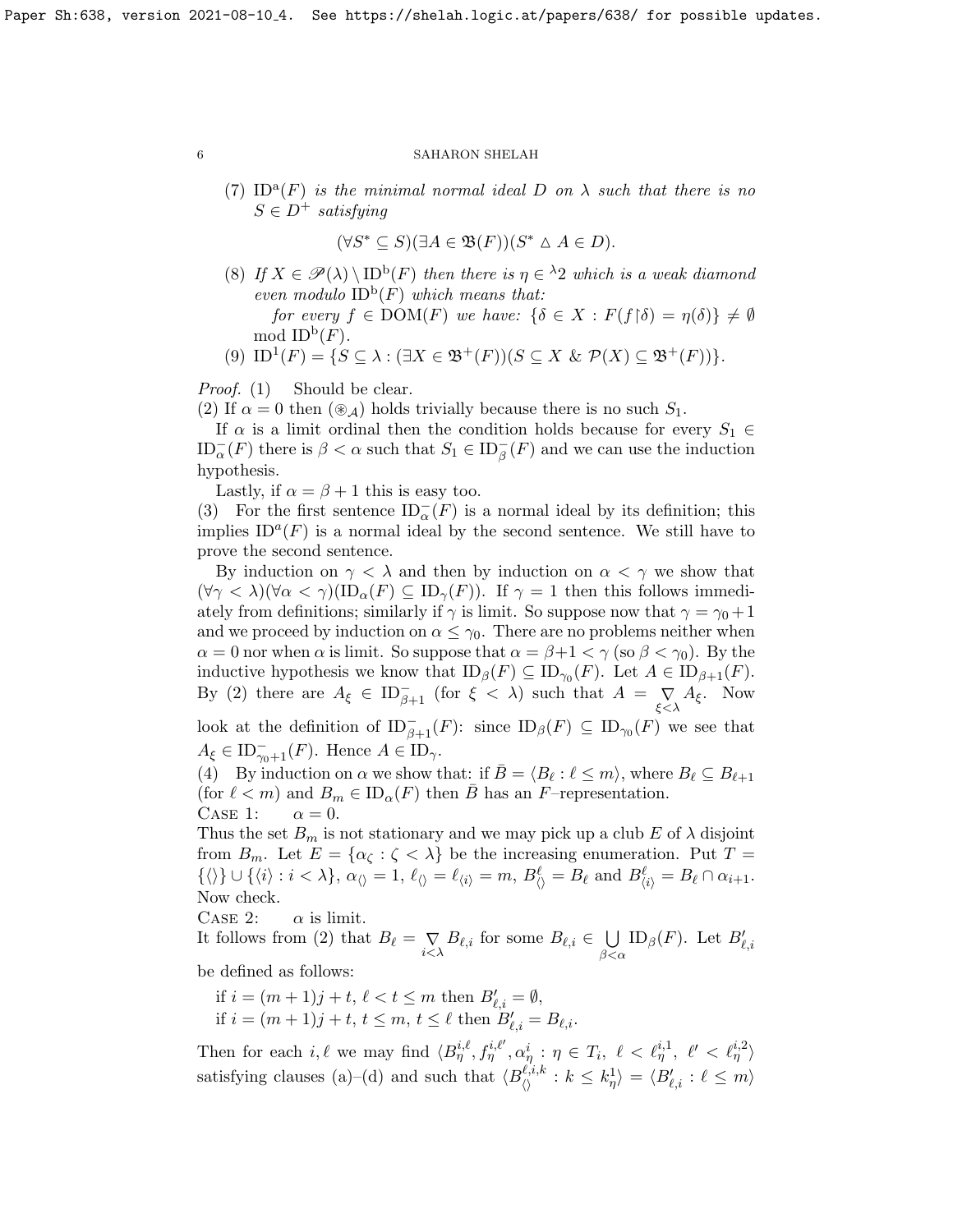(by the induction hypothesis). Put

$$
T = \{\langle\rangle\} \cup \{\langle i\rangle^\frown\eta : \eta \in T_i\},
$$
  
\n
$$
\ell_{\langle\rangle} = m, \quad \ell'_{\langle\rangle} = 0, \quad \ell_{\langle i\rangle^\frown\eta} = \ell^{i,1}_{\eta}, \quad \ell_{\langle i\rangle^\frown\eta} = \ell^{i,2}_{\eta}
$$
  
\n
$$
B^\ell_{\langle\rangle} = B_\ell, \quad B^\ell_{\langle i\rangle^\frown\eta} = B^{i,\ell}_{\eta}, \quad f^{\ell'}_{\langle i\rangle^\frown\eta} = f^{i,\ell'}_{\eta},
$$
  
\n
$$
\alpha_{\langle\rangle} = \omega, \quad \alpha_{\langle i\rangle^\frown\eta} = \alpha^i_{\eta}.
$$

Checking that  $\langle B^\ell_\eta, f^{\ell'}_\eta, \alpha_\eta : \eta \in T, \ell \leq \ell_\eta, \ell' \leq \ell'_\eta \rangle$  is as required is straightforward.

CASE 3: 
$$
\alpha = \beta + 1
$$
.

By (2) above and the proof of Case 2 we may assume that  $B_m \in \mathrm{ID}_{\alpha}^-(F)$ . It follows from the definition of  $ID_{\alpha}^{-}(F)$  that there are  $f_{\ell} \in {}^{\lambda}2$  (for  $\ell \leq m$ ) such that

$$
B_{\ell}^{\oplus} \stackrel{\text{def}}{=} \{ \delta < \lambda : \delta \text{ is limit and } F(f_{\ell} \upharpoonright \delta) = 0 \Leftrightarrow \delta \in B_{\ell} \} \in \text{ID}_{\beta}(F),
$$

and hence  $B^{\oplus} \stackrel{\text{def}}{=} \bigcup$  $\ell{\leq}m$  $B_{\ell}^{\oplus} \in \mathrm{ID}_{\beta}(F)$ . Therefore  $B_{\ell}^* \stackrel{\text{def}}{=} B_{\ell} \cap B^{\oplus} \in \mathrm{ID}_{\beta}(F)$ . Now apply the inductive hypothesis for  $\beta$  and  $\bar{B}^* = \langle B^*_{\ell} : \ell \leq m \rangle$  to get the sequences  $\langle B^{\ell,*}_{\eta}, f^{k,*}_{\eta} : \eta \in T^*, \ell \leq \ell^*_{\eta}, k \leq k^*_{\eta} \rangle$  satisfying clauses (a)–(d) and such that  $\langle B^{\ell,*}_{\langle\rangle} : \ell \leq \ell^*_\eta \rangle = \langle B^*_\ell : \ell \leq m \rangle$ . Put

$$
T = \{\langle\rangle\} \cup \{\langle i\rangle : i < \lambda\} \cup \{\langle 0\rangle^\frown\eta : \eta \in T^*\},
$$
  
\n
$$
\ell_{\langle 0\rangle^\frown\eta} = \ell_\eta^*, \quad k_{\langle\rangle} = m + 1, \quad k_{\langle 0\rangle^\frown\eta} = k_\eta,
$$
  
\n
$$
B_{\langle 0\rangle^\frown\eta}^\ell = B_\eta^{\ell,*}, \quad B_{\langle 0\rangle^\frown\langle i\rangle}^\ell = B_\ell \cap (i + \omega),
$$
  
\n
$$
f_{\langle\rangle}^k = f_k, \quad f_{\langle 0\rangle^\frown\eta}^k = f_\eta^{k,*},
$$
  
\n
$$
\alpha_{\langle\rangle} = \omega, \quad \alpha_{\langle 0\rangle^\frown\eta} = \alpha_\eta^*.
$$

(5) If  $f_{\eta}^{\ell}$  is not defined then choose  $f^*$  as it.

 $(6), (7), (8), (9)$  Easy too.

Remark 1.4. Note that it may happen that  $\lambda \in ID^a(F)$ . However, if  $\eta \in \lambda_2$ is a weak diamond sequence for F then the set  $\{\gamma < \lambda : \eta(\gamma) = 0\}$  witnesses  $\lambda \notin \mathrm{ID}_1^-(F)$ . And conversely, if  $\lambda \notin \mathrm{ID}_1^-(F)$  and  $S^* \subseteq \lambda$  witnesses it, then the function  $0_{S^*} \cup 1_{\lambda \setminus S^*}$  is a weak diamond sequence for F.

<span id="page-6-0"></span>**Definition 1.5.** For a  $\lambda$ -colouring F we define  $\lambda$ -colourings  $F^{\oplus}$  and  $F^{\otimes}$  as follows.

- (1) A function  $g \in \mathcal{H}(\mathcal{H}(\lambda))$  is called  $F^{\oplus}$ -standard if there is a tuple  $(T, \bar{f}, \bar{\alpha}, \bar{A})$  (called a witness) such that
	- (i)  $T \subseteq \omega > \gamma$  is a well founded tree (so  $\langle \rangle \in T$ ,  $\nu \le \eta \in T \Rightarrow \nu \in T$ and T has no  $\omega$ -branch);
	- (ii)  $\bar{f} = \langle f_{\eta}^{\ell} : \eta \in T, \ \ell \leq k_{\eta} \rangle$ , where  $f_{\eta}^{\ell} \in \text{DOM}(F) \cap \gamma(\mathcal{H}(\lambda));$
	- (iii)  $\bar{\alpha} = \langle \alpha_{\eta} : \eta \in T \rangle$ , where  $\alpha_{\eta} < \lambda$ ;
	- (iv)  $\bar{A} = \langle A_\eta^\ell : \eta \in T, \ell \leq \ell_\eta \rangle$ , where  $A_\eta^\ell \subseteq \alpha_\eta$ ;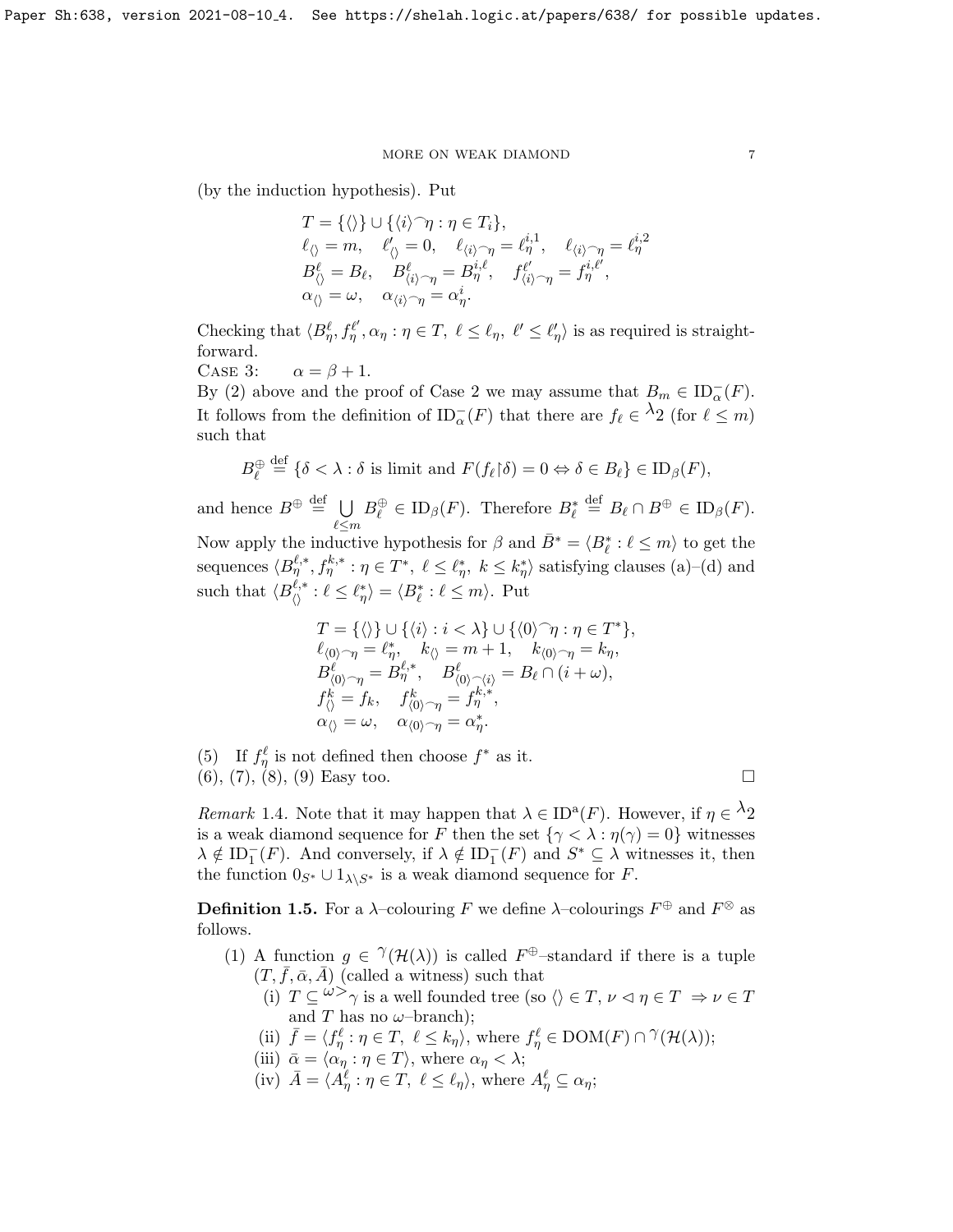(v) 
$$
g(\beta) = (T \cap \omega > \beta, \{f_{\beta}^{\ell} | \beta : \eta \in T \cap \omega > \beta, \ell \leq k_{\eta} \}, \langle \alpha_{\eta} : \eta \in T \cap \omega > \beta, \ell \leq \ell_{\eta} \})
$$
 for each  $\beta < \gamma$ .  
\n(2) DOM( $F^{\oplus}$ ) =  $\bigcup_{\alpha < \lambda} \alpha(\mathcal{H}(\lambda))$  and for  $g \in \gamma(\mathcal{H}(\lambda))$ :  
\n $(\oplus)_{\alpha}$  if  $\gamma = 0$  and  $F^{\oplus}(g) = 0$ ,  
\n $(\oplus)_{\beta}$  if  $\gamma > 0$  and  $g$  is standard then  $F^{\oplus}(g) = 0$ ,  
\n $(\oplus)_{\beta}$  if  $\gamma > 0$  and  $g$  is standard as witnessed by  $\langle \overline{T}, \overline{f}, \alpha, \overline{A} \rangle$  then  
\n $F^{\oplus}(g) = \mathbf{t}_{\text{Eq}}^D(\mathcal{H})$ , where  $\mathbf{t}_{\text{Eq}}^{\ell}(\eta) \in \{0,1\}$  (for  $\eta \in T, \ell = 0,1$ )  
\nare defined by downward induction as follows  
\nIf  $\eta \in \text{max}(T)$  then  $\mathbf{t}_{\text{Eq}}^{\ell}(\eta) = 1$  iff  $\gamma \in A_{\eta}$ ,  
\nif  $\eta \in T \setminus \max(T), \gamma \leq \alpha_{\eta}$  then  
\n $\mathbf{t}_{\text{Eq}}^{\ell}(\eta) = 1$  iff  $F(f_{\eta}) = 1$  or  $(\exists i < \gamma)(\mathbf{t}_{\text{Eq}}^{\ell}(\eta \cap \langle i)) = 1$ ),  
\n $\mathbf{t}_{\text{Eq}}^0(\eta) = 1$  iff  $F(f_{\eta}) = 1$  or  $(\exists i < \gamma)(\mathbf{t}_{\text{Eq}}^{\ell}(\eta \cap \langle i)) = 0$ ).  
\n(3) A function  $g \in \gamma(\mathcal{H}(\lambda))$  is called  $F^{\otimes}$ -standard if there is a tuple  
\n $(T, \over$ 

<span id="page-7-0"></span>**Proposition 1.7.** Let F be a  $\lambda$ -colouring. Then  $F^{\oplus}$  is a  $\lambda$ -colouring and

(a) if 
$$
S \in ID^a(F)
$$
 then  $0_S \cup 1_{\lambda \setminus S} \in \mathfrak{B}(F^{\oplus})$  and  $\mathfrak{B}(F) \subseteq \mathfrak{B}(F^{\oplus})$ ,

(b) 
$$
ID^a(F) \subseteq ID_1^-(F^{\oplus}) = ID_1(F^{\oplus}) = ID^a(F^{\oplus}),
$$

Proof. (a) Check.

(b) The main point is proving  $ID^a(F) \subseteq ID_1(F^{\oplus}).$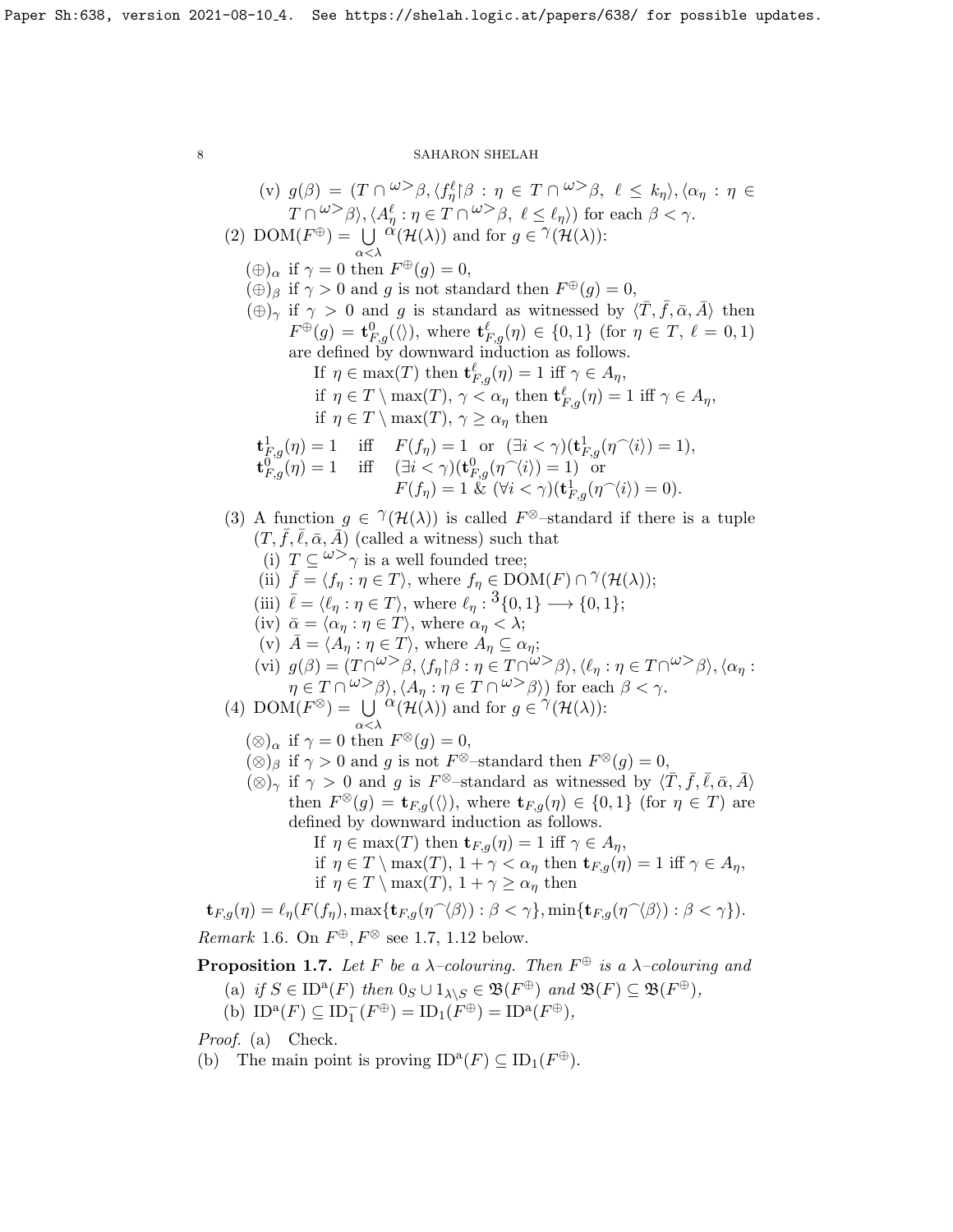#### $MORE$  ON WEAK DIAMOND  $\qquad \qquad 9$

Suppose that  $B \in ID^{\mathfrak{a}}(F)$ . We are going to show that then  $B \in ID^{-}_{1}(F^{\oplus})$ , because  $ID_1^-(F^{\oplus}) \subseteq ID_1(F^{\oplus})$  trivially, and  $ID_1(F^{\oplus}) \subseteq ID^a(F^{\oplus})$  by the definition of ID<sup>a</sup>( $F^{\oplus}$ ). So suppose that  $B' \subseteq B$ . We want to find  $g \in$  $DOM_{\lambda}(F^{\oplus})$  such that the set

 $\{\delta < \lambda : \delta \text{ is limit and } F(g \upharpoonright \delta) = 0 \Leftrightarrow \delta \in B'\}$ 

is in  $ID_0(F^{\oplus})$  (what just means that it is non-stationary). Since  $B \in ID^a(F)$ we have  $B' \in ID^a(F)$ , so by [1.3\(](#page-4-0)4) we may find  $\langle B^{\ell}_{\eta}, f^k_{\eta}, \alpha_{\eta} : \eta \in T, \ell \leq$  $\ell_\eta, \ k < k_\eta \rangle$  such that the clauses (a)–(d) of [1.3\(](#page-4-0)4) are satisfied with  $\ell_{\langle \rangle} = 0,$  $B' = B_{\langle\rangle}^0$ . Define g as follows. For  $\beta < \lambda$  let  $T_{\beta} = T \cap {}^{\omega} > \beta$  and

 $g(\beta) = (T_\beta, \langle f_\eta^k : \eta \in T_\beta, k \leq k_\eta \rangle, \ \langle \alpha_\eta : \eta \in T_\beta \rangle, \ \langle B_\eta^\ell \cap \alpha_\eta : \ell \leq \ell_\eta, \eta \in T_\beta \rangle).$ Now look at the demands in  $1.5(2)$  – they are exactly what  $1.3(4)$  guarantees  $\Box$ 

**Definition 1.8.** Let  $F_1, F_2$  be  $\lambda$ -colourings (with  $DOM(F_\ell)$  being either  $\lambda >_2$  or U  $^{\alpha}(\mathcal{H}(\lambda))$ , see [0.2\(](#page-0-1)1)).

- (1) We say that  $F_1 \leq F_2$  when there is  $h : DOM(F_1) \longrightarrow DOM(F_2)$  such that:
	- (a)  $\eta \trianglelefteq \nu \Rightarrow h(\eta) \trianglelefteq h(\nu),$
	- (b)  $h(\eta) = \lim_{\alpha < \delta} h(\eta \restriction \alpha)$ , for every  $\eta \in \delta_2$ ,  $\delta$  a limit ordinal,
	- (c)  $(\forall \eta \in \text{DOM}(F_1))(0 < \ell g(\eta) = \ell g(h(\eta)) \Rightarrow F_1(\eta) = F_2(h(\eta))).$

(2) We say that  $F_1 \leq^* F_2$  when there is  $h : DOM(F_1) \longrightarrow DOM(F_2)$ such that the clauses  $(a)$ – $(c)$  above hold but (d) if  $\eta \in \text{DOM}_{\lambda}(F_1)$  and  $\lim_{\alpha \leq \lambda} h(\eta \upharpoonright \alpha)$  has length  $\lt \lambda$  then  $F_1(\eta \upharpoonright \alpha) =$ 

0 for every large enough  $\alpha$ .

**Proposition 1.9.** (1)  $\leq^*$  and  $\leq$  are transitive relations on  $\lambda$ -colourings, satisfying  $\leq^* \subseteq \leq$ .

 $(2) \leq is \lambda^+ \text{-directed}.$ 

α<λ

## **Proposition 1.10.** (1) For every colouring  $F_1: \bigcup$ α<λ  $\alpha(\mathcal{H}(\lambda)) \longrightarrow 2$ there is a colouring  $F_2$ :  $\lambda > 2 \longrightarrow 2$  such that  $F_1 \leq F_2 \leq^* F_1$ .

(2) For every  $\lambda$ -colouring  $F_2: \lambda > 2 \longrightarrow 2$  there is a  $\lambda$ -colouring  $F_1$ :  $\bigcup \, \stackrel{\circ}{\alpha}(\mathcal{H}(\lambda)) \to 2$  such that  $F_2 \leq F_1 \leq^* F_2$ . α<λ

*Proof.* 1) Let  $F_1: \bigcup$ α<λ  ${}^{\textstyle\alpha}({\cal H}(\lambda))\longrightarrow 2$ . Let  $h_0$  be a one-to-one function from  $\mathcal{H}(\lambda)$  to  $\lambda > 2$ , say  $h_0(\eta) = \langle \ell_{\eta,i} : i < \ell g(h_0(\eta)) \rangle$ . Define a function  $h_1 : \mathcal{H}(\lambda) \longrightarrow \lambda >_2$  by:

$$
\ell g(h_1(\eta)) = 2\ell g(h_0(\eta)) + 2,
$$
  
\n
$$
h_1(\eta)(2i) = h_0(\eta)(i), \quad h_1(\eta)(2i+1) = 0 \quad \text{for } i < \ell g(h_0(\eta)), \quad \text{and}
$$
  
\n
$$
h_1(\eta)(2\ell g(h_0(\eta))) = h_1(\eta)(2\ell g(h_0(\eta) + 1)) = 1.
$$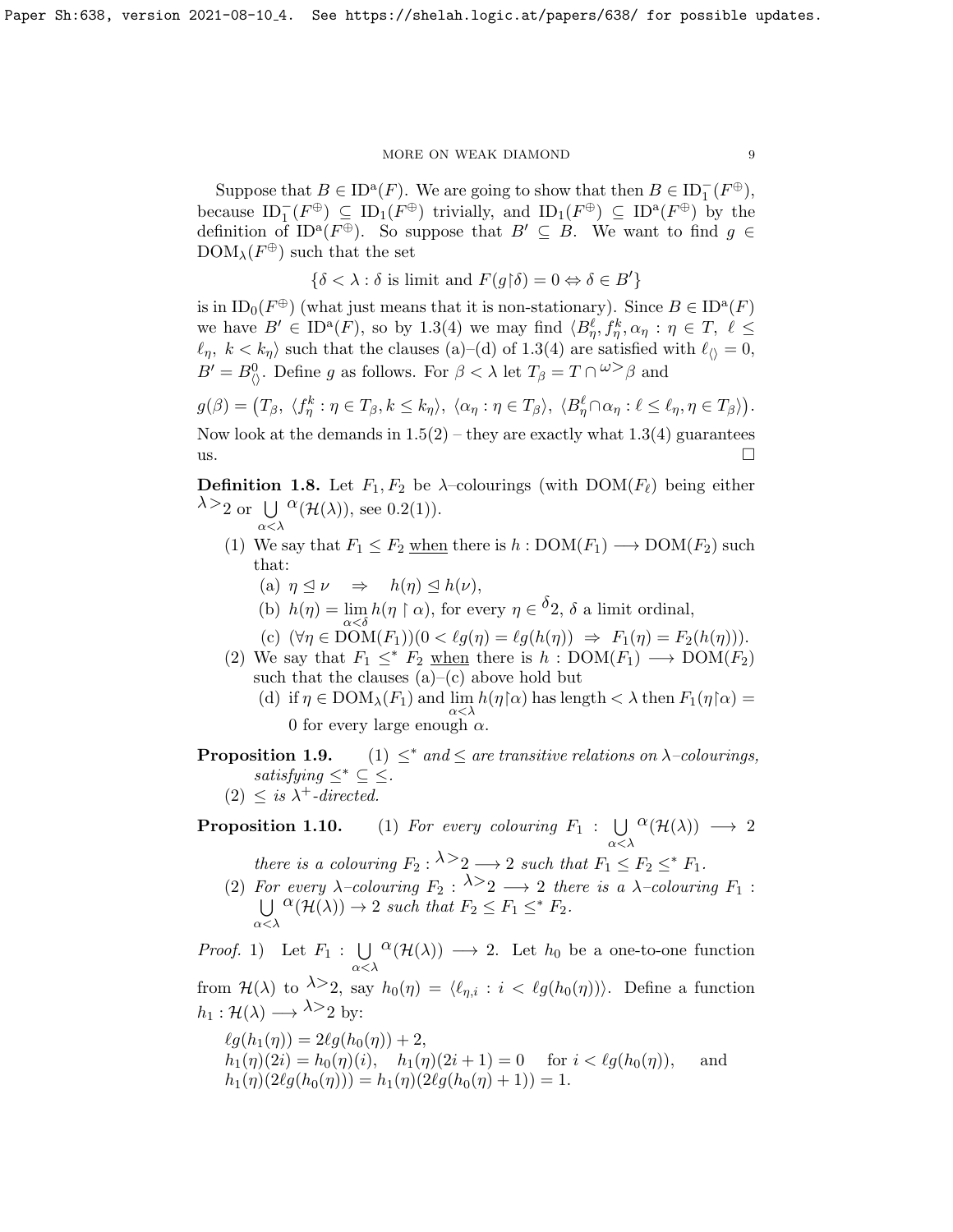Next, by induction on  $\ell g(\eta)$ , we define a function  $h^+$ :  $\bigcup$ α<λ  ${}^{\textstyle \alpha}({\mathcal H}(\lambda)) \longrightarrow{}^{\textstyle \lambda>}2$ 

as follows:

 $h^+(\langle\rangle) = \langle\rangle, \qquad h^+(\eta^{\frown}\langle x\rangle) = h^+(\eta)^{\frown}h_1(x).$ 

and if  $\eta \in \bigcup^{\Omega} (\mathcal{H}(\lambda))$  has length the limit ordinal  $\delta$  then  $h^+(\eta)$ α<λ  $\cup\{h^+(\eta|\beta):\beta<\delta\}$ 

Clearly  $h^+$  is one to one with the right domain and range. Finally we define a colouring  $F_2$ :  $\lambda > 2 \longrightarrow 2$  by

$$
F_2(\nu) = \begin{cases} F_1(\eta) & \text{if } \nu = h^+(\eta), \\ 0 & \text{if } \nu \notin \text{rng}(h^+). \end{cases}
$$

It is easy to check that  $F_2$  is as required.

2) Similarly topart (1).

<span id="page-9-1"></span>**Proposition 1.11.** Assume that  $F_1, F_2$  are  $\lambda$ -colourings such that  $F_1 \leq F_2$ , or  $F_1 \leq^* F_2$ . Then:

(1) For every  $\eta \in \text{DOM}_{\lambda}(F)$  there are  $\nu \in \text{DOM}_{\lambda}(F)$  and a club E of  $\lambda$ such that

 $(\forall \delta \in E)(F_1(\eta \upharpoonright \delta) = F_2(\nu \upharpoonright \delta)).$ 

- (2)  $ID_{\alpha}(F_1) \subseteq ID_{\alpha}(F_2)$ ,  $ID_{\alpha}^-(F_1) \subseteq ID_{\alpha}^-(F_2)$ ; hence  $ID^a(F_1) \subseteq ID^a(F_2)$ and  $\mathfrak{B}^+(F_1) \subseteq \mathfrak{B}^+(F_2)$ .
- (3) For every colouring F we have  $ID^c(F) \subseteq WDmId_\lambda$

*Proof.* Straightforward. □

<span id="page-9-0"></span>Conclusion 1.12. Assume that  $\lambda$  is a regular uncountable cardinal and F:  $\lambda >_2 \longrightarrow 2$  is a  $\lambda$ -colouring. Let

$$
F^\otimes: \bigcup_{\alpha<\lambda} {}^\alpha({\mathcal H}(\lambda))\longrightarrow 2
$$

be the colouring defined for F in Definition [1.5\(](#page-6-0)4). Let  $\iota \in \{a, b\}$ . Then:

- (a)  $F \leq F^{\otimes}$ .
- (b) ID<sup> $\iota$ </sup>( $F^{\otimes}$ ) is a normal ideal on  $\lambda$ .
- (c)  $\mathfrak{B}(F) \subseteq \mathfrak{B}(F^{\otimes})$  and  $ID^{\iota}(F) \subseteq ID^{\iota}(F^{\otimes}) = \text{WDmId}_{\lambda}(F^{\otimes}).$
- (d)  $F^{\otimes}$  relates to itself as it relates to F, i.e. if  $\alpha^* < \lambda^+$ ,  $\langle S_\alpha : \alpha <$  $\langle \alpha^* \rangle$  is increasing continuous modulo ID<sup>*i*</sup>( $F^{\otimes}$ ),  $S_{\alpha+1} = S_{\alpha} \cup A_{\alpha}$ mod ID<sup> $\iota$ </sup> $(F^{\otimes}), A_{\alpha} \in \mathfrak{B}(F^{\otimes}), \ell_{\alpha} \in 2,$

then for some  $f \in \lambda(\mathcal{H}(\lambda))$ 

$$
\{\alpha < \lambda : F(f \upharpoonright \alpha) = 1\} / \mathcal{D}_{\lambda}
$$

is, in  $\mathcal{P}(\lambda)/\mathcal{D}_{\lambda}$ , the least upper bound of the family  $\{(A_{\alpha} \setminus S_{\alpha})/\mathcal{D}_{\lambda}$ :  $\ell_{\alpha} = 1$ } (where  $\mathcal{D}_{\lambda}$  stands for the club filter).

(e) The family  $\mathfrak{B}(F^\otimes)$  is closed under complements, unions and intersections of less than  $\lambda$  sets, diagonal unions and diagonal intersections and it includes bounded subsets of  $\lambda$ . Moreover  $\mathfrak{B}^+(F^\otimes) = \mathfrak{B}(F^\otimes)$ .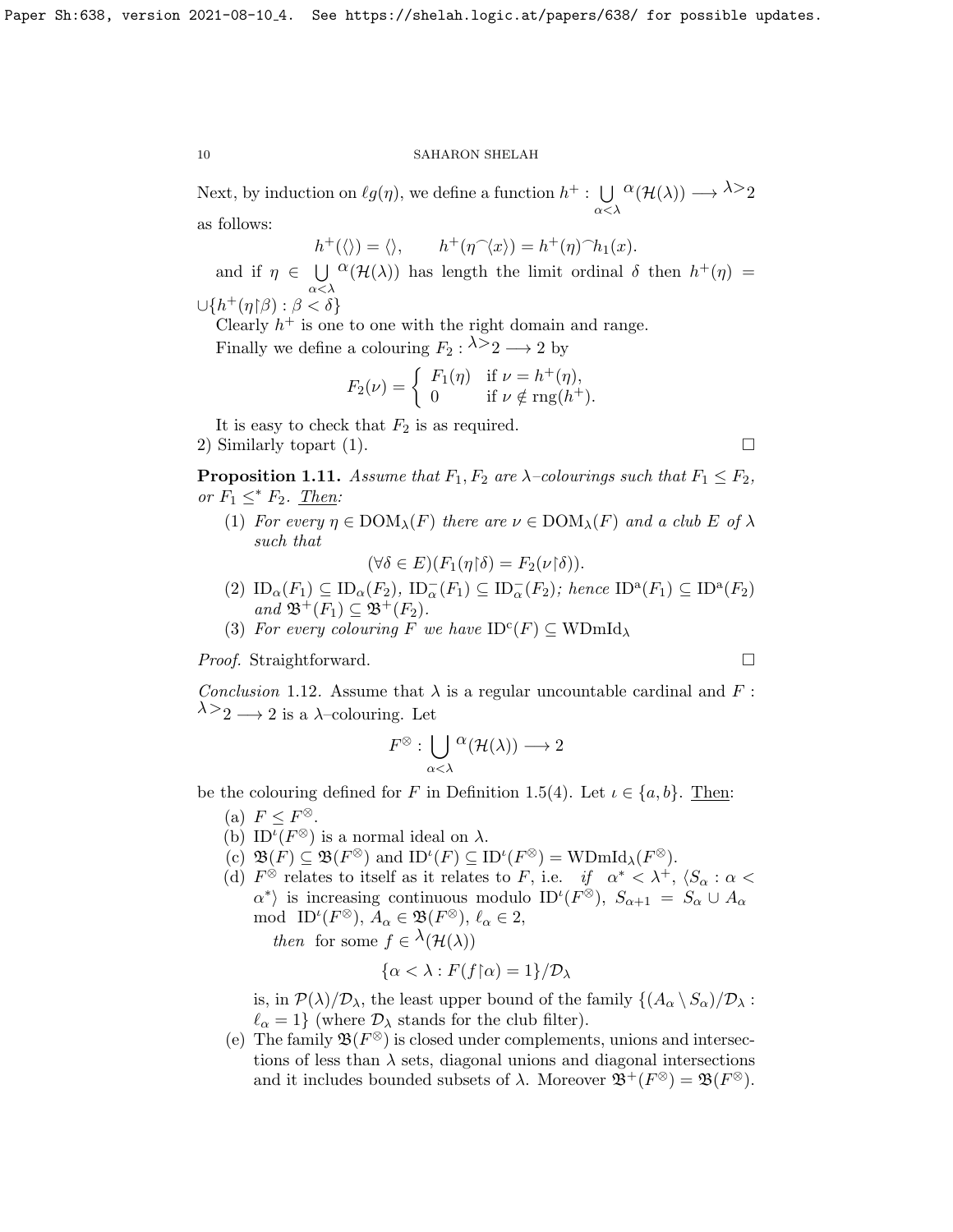(f) If 
$$
\mathcal{P}(\lambda)/ID^{\iota}(F^{\otimes})
$$
 is  $\lambda^{+}$ -saturated then

for every set  $X \subseteq \lambda$  there are sets  $A, B \in \mathfrak{B}(F^{\otimes})$  such that:

- $(\alpha)$   $A \subseteq X \subseteq B$ ,
- $(\beta)$  for every  $Y \in \mathfrak{B}(F^{\otimes})$  one of the following occurs:
	- (i) the sets  $(X \setminus A) \cap Y$ ,  $(X \setminus A) \setminus Y$ ,  $(B \setminus X) \cap Y$ ,  $(B \setminus X) \setminus Y$ are<sup>[2](#page-10-0)</sup> not in  $ID^{\iota}(F^{\otimes}),$ 
		- (ii)  $Y \cap (B \setminus A) \in ID^{\iota}(F^{\otimes}),$
	- (iii)  $(B \setminus A) \setminus Y \in ID^{\iota}(F^{\otimes}).$

In the situation as above we denote  $A = \max_{F \otimes}(X)$ ,  $B = \min_{F \otimes}(X)$ (note that these sets are unique only modulo  $ID^{\iota}(F^{\otimes})$ ). Moreover

- (g) In clause (f), if  $A \subseteq \min_{F^\otimes}(B)$  then  $\min_{F^\otimes}(A) \subseteq \min_{F^\otimes}(B)$  mod  $ID^{\iota}(F^\otimes)$ .
- (h) In clause (f), when  $\iota = b$ , if  $X \subseteq \lambda$ ,  $X \notin ID^{i}(F^{\otimes})$  then for some  $Y_1, Y_2 \subseteq X$  which are not in  $ID^{\iota}(F^{\otimes})$  we have

 $\max_{F^\otimes}(Y_1) = \max_{F^\otimes}(Y_2) = \emptyset$  and  $\min_{F^\otimes}(Y_1) = \min_{F^\otimes}(Y_2) \notin \mathrm{ID}^{\iota}(F^\otimes)$ .

(i) In clause (f),  $\min_{F^\otimes}$  and  $\max_{F^\otimes}$  commute with the union of  $\langle \lambda \rangle$ and the intersection of  $\langle \ \rangle$  sets.

Proof. Clauses (a) and (b): Should be clear.

Clause (e): Note that as  $\theta = 2$  we identify a sequence  $\eta \in \lambda_2$  with  $\{i < \lambda : \eta(i) = 1\}.$ 

 $\mathfrak{B}(F^{\otimes})$  is closed under complementation.

Suppose that  $A \in \mathfrak{B}(F^{\otimes})$ . First, assume A is bounded then let  $g, (T, \bar{f}, \bar{\ell}, \bar{\alpha}, \bar{A})$ be as in [1.5\(](#page-6-0)3) with  $T = {\langle} \langle \rangle$   $\cup$   $\{\langle i \rangle : i < \lambda\}, A_{\langle} = \alpha_{\langle} \setminus A, \alpha_{\langle} > \sup(A), \ell_{\langle} \rangle\}$ constantly 1. Then  $(\forall \alpha < \lambda)(F^{\otimes}(g)(1+\alpha)) = 1 \Leftrightarrow \alpha \in \Lambda)$ , so  $F^{\otimes}$  codes  $\lambda \setminus A$ .

Second, suppose that  $\sup(A) = \lambda$ . Pick g such that

$$
(\forall \alpha < \lambda)(F^{\otimes}(g)(1+\alpha)) = 1 \iff \alpha \in A).
$$

By our assumption, for arbitrarily large  $\beta < \lambda$  we have  $F^{\otimes}(g|\beta) = 1$ , so  $g(\beta)$  is

$$
(T_{\beta}, \langle f_{\eta}^{\beta} : \eta \in T_{\beta} \rangle, \langle \alpha_{\eta}^{\beta} : \eta \in T_{\beta} \rangle, \langle \ell_{\eta}^{\beta} : \eta \in T_{\beta} \rangle, \langle A_{\eta}^{\beta} : \eta \in T_{\beta} \rangle)
$$

and it is as in [1.5\(](#page-6-0)3). If  $\beta_1 < \beta_2$  then the two values necessarily cohere, in particular  $T_{\beta_1} = T_{\beta_2} \cap \omega^{\geq}(\beta_1)$ . Consequently there is  $(T, \bar{f}, \bar{\ell}, \bar{\alpha}, \bar{A})$  such that  $T = \bigcup_{\alpha} T_{\beta} \subseteq \omega > \lambda$  is closed under initial segments and is well founded  $β<\lambda$ 

(as  $T_\beta$  increase with  $\beta$  and cf( $\lambda$ ) >  $\aleph_0$ ). Thus we have proved

(⊠) if  $A \subseteq \lambda$  is unbounded and A is coded by  $F^{\otimes}$  and g then there is  $\mathbf{p} = (T, \bar{f}, \bar{\ell}, \bar{\alpha}, \bar{A})$  such that the clauses (i)–(vi) of [1.5\(](#page-6-0)3) hold for  $\gamma = \lambda$  and  $q(\beta) = \mathbf{p} \upharpoonright \beta$ .

<span id="page-10-0"></span><sup>&</sup>lt;sup>2</sup> hence none of  $X \setminus A$ ,  $B \setminus A$  includes (modulo  $ID^{\iota}(F^{\otimes})$ ) a member of  $\mathfrak{B}(F^{\otimes}) \setminus ID^{\iota}(F^{\otimes})$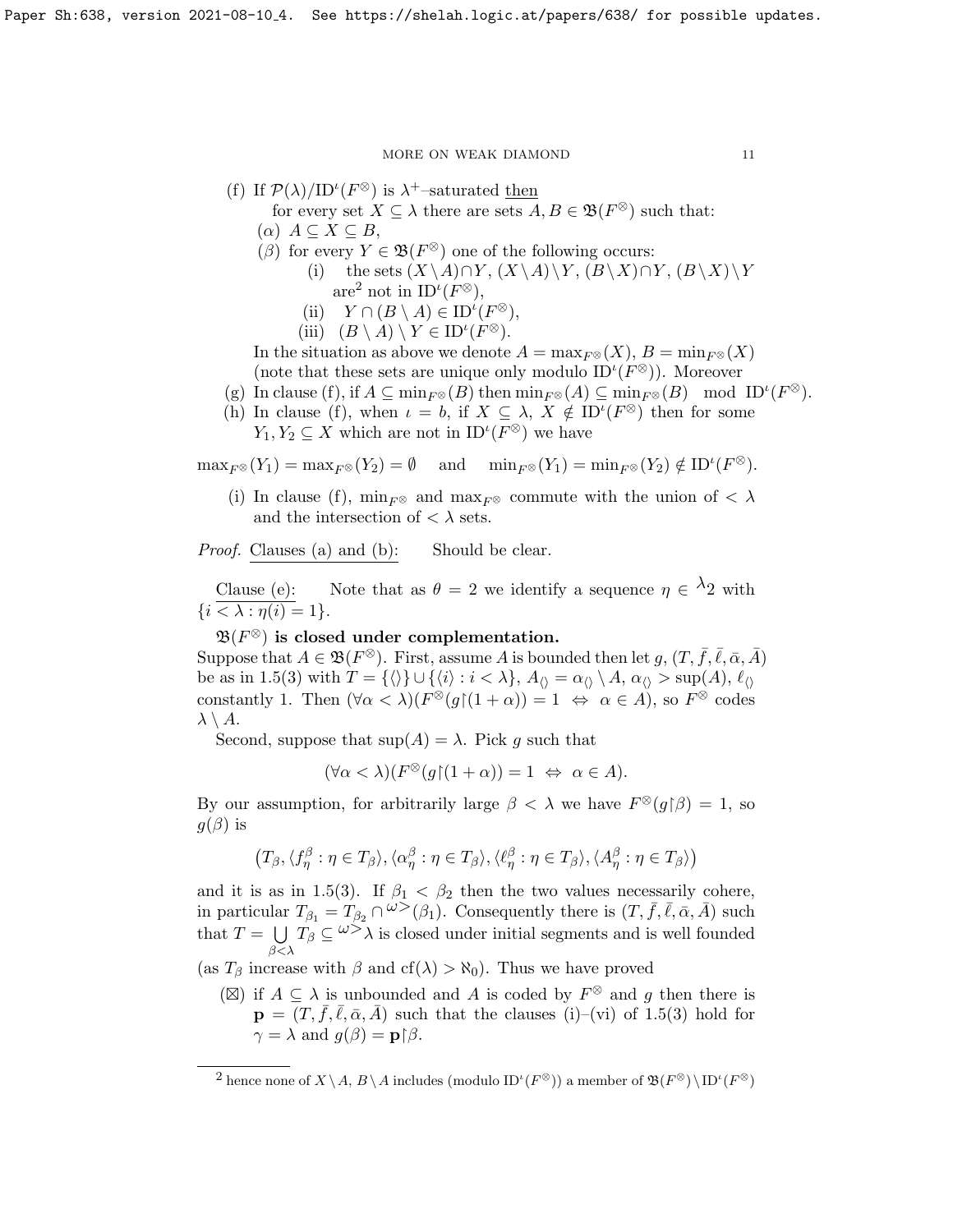Now define **p**' like **p** (with the same T etc) except that  $\ell_{\lozenge}^{\mathbf{p}'} = 1 - \ell_{\lozenge}^{\mathbf{p}}$  and  $A_{\langle\rangle}^{\mathbf{p}'} = A_{\langle\rangle}^{\mathbf{p}}.$ 

 $\mathfrak{B}(F^{\otimes})$  contains all bounded subsets of  $\lambda$ . By the first part of the arguments above all co-bounded subsets of  $\lambda$  are in  $\mathfrak{B}(F^{\otimes})$ , so (by the above) their complements are there too.

 $\mathfrak{B}(F^{\otimes})$  is closed under unions of length  $< \lambda$ . Let  $B = \bigcup B_i$  where  $\alpha < \lambda$  and  $B_i \in \mathfrak{B}(F^{\otimes})$ . Let  $w = \{i < \alpha : \sup(B_i) = \emptyset\}$  $i<\alpha$ 

 $\lambda$ } and for  $i \in w$  let  $B_i$  be represented by  $g_i \in \lambda(\mathcal{H}(\lambda))$  which, by  $(\boxtimes)$ , comes from  $\mathbf{p}^i = (T^i, \bar{f}^i, \bar{\ell}^i, \bar{\alpha}^i, \bar{A}^i)$ . We may assume that  $w = \beta \leq \alpha$ . Let

$$
T = \{\langle\rangle\} \cup \{\langle i\rangle : i < \lambda\} \cup \{\langle i\rangle^\frown \eta : \eta \in T^i, \ i < \beta\},
$$
\n
$$
f_{\langle i\rangle^\frown \eta} = f_\eta^i, \text{ etc}
$$
\n
$$
\alpha_{\langle\rangle} \text{ is the first } \gamma \ge \omega \text{ such that } \gamma \ge \alpha \& (\forall i \in [\beta, \alpha)) (B_i \subseteq \gamma),
$$
\n
$$
B_{\langle i\rangle} = \emptyset \quad \text{if } i \ge \beta,
$$
\n
$$
A_{\langle\rangle} = \bigcup_{\substack{i < \alpha \\ i < \alpha}} B_i \cap \alpha_{\langle\rangle},
$$
\n
$$
\ell_{\langle\rangle}(i_0, i_1, i_2) = i_1.
$$

Checking is straightforward.

 $\mathfrak{B}(F^\otimes)$  is closed under diagonal unions.

Let  $B = \bigvee_{i < \lambda} B_i$ , where each  $B_i \in \mathfrak{B}(F^{\otimes})$  is represented by  $g_i \in {}^{\lambda}(\mathcal{H}(\lambda))$ which, by  $(\boxtimes)$ , comes from  $\mathbf{p}^i = (T^i, \bar{f}^i, \bar{\ell}^i, \bar{\alpha}^i, \bar{A}^i)$ . Let  $T = {\langle} \langle \rangle$   $\cup$   ${\langle} \langle i \rangle \gamma$ :  $\eta \in T_i$ ,  $i < \lambda\},\ f_{\langle i \rangle \supset \eta} = f_{\eta}^i$ , etc,  $\alpha_{\langle \rangle} = \omega,\ B_{\langle \rangle} = B \cap \omega$  and  $\ell_{\langle \rangle}(i_0, i_1, i_2) = i_1$ .

So we have proved the first sentence in clause (e). The second sentence there follows by it and Def.  $1.2(2)$ . Note that including the family of nonstationary sets follows by including the family of bounded subsets and being closed under diagonal unions.

Clause (c): We concentrate on the case  $ID^{\iota} = ID^{a}$ . First note that  $\mathfrak{B}(F) \subseteq \mathfrak{B}(F^{\otimes})$  as  $\mathfrak{B}(F) \subseteq \mathfrak{B}^+(F) \subseteq \mathfrak{B}^+(F^{\otimes}) = \mathfrak{B}(F^{\otimes})$  (the second inclusion by (a) and [1.11,](#page-9-1) the last equality by (e)). Next note that

$$
\text{WDmId}_{\lambda}(F^{\otimes}) \subseteq \text{ID}_1^-(F^{\otimes}) \subseteq \text{ID}_1(F^{\otimes}) \subseteq \text{ID}^{\iota}(F^{\otimes}).
$$

Now by induction on  $\alpha$  we are proving that  $ID_{\alpha}(F^{\otimes}) \subseteq \text{WDmId}_{\lambda}(F^{\otimes})$ . So suppose that we have arrived at stage  $\alpha$ .

If  $\alpha = 0$  then we use the fact that every non-stationary subset of  $\lambda$  is in  $\mathfrak{B}(F^{\otimes})$  (by (e)).

If  $\alpha$  is limit then, by the induction hypothesis,  $ID_{\alpha}^{-}(F^{\otimes}) \subseteq \mathfrak{B}(F^{\otimes})$  and hence  $ID_{\alpha}(F^{\otimes}) \subseteq \mathfrak{B}(F^{\otimes})$  (as  $\mathfrak{B}(F^{\otimes})$  is closed under diagonal unions by (e); remember  $1.3(3)$ ).

So suppose that  $\alpha = \beta + 1$  and  $B \in ID_{\alpha}(F^{\otimes})$ . Suppose  $B' \subseteq B$  (so  $B' \in$  $ID_{\alpha}^{-}(F^{\otimes})$ . There is  $B'' \in \mathfrak{B}(F)$  such that  $B'' \triangle B' \in ID_{\beta}(F)$ . By the first part we know that  $B'' \in \mathfrak{B}(F^{\otimes})$  and by the induction hypothesis  $B' \triangle B'' \in$  $\mathfrak{B}(F^{\otimes})$ . Consequently  $B' \in \mathfrak{B}(F^{\otimes})$ .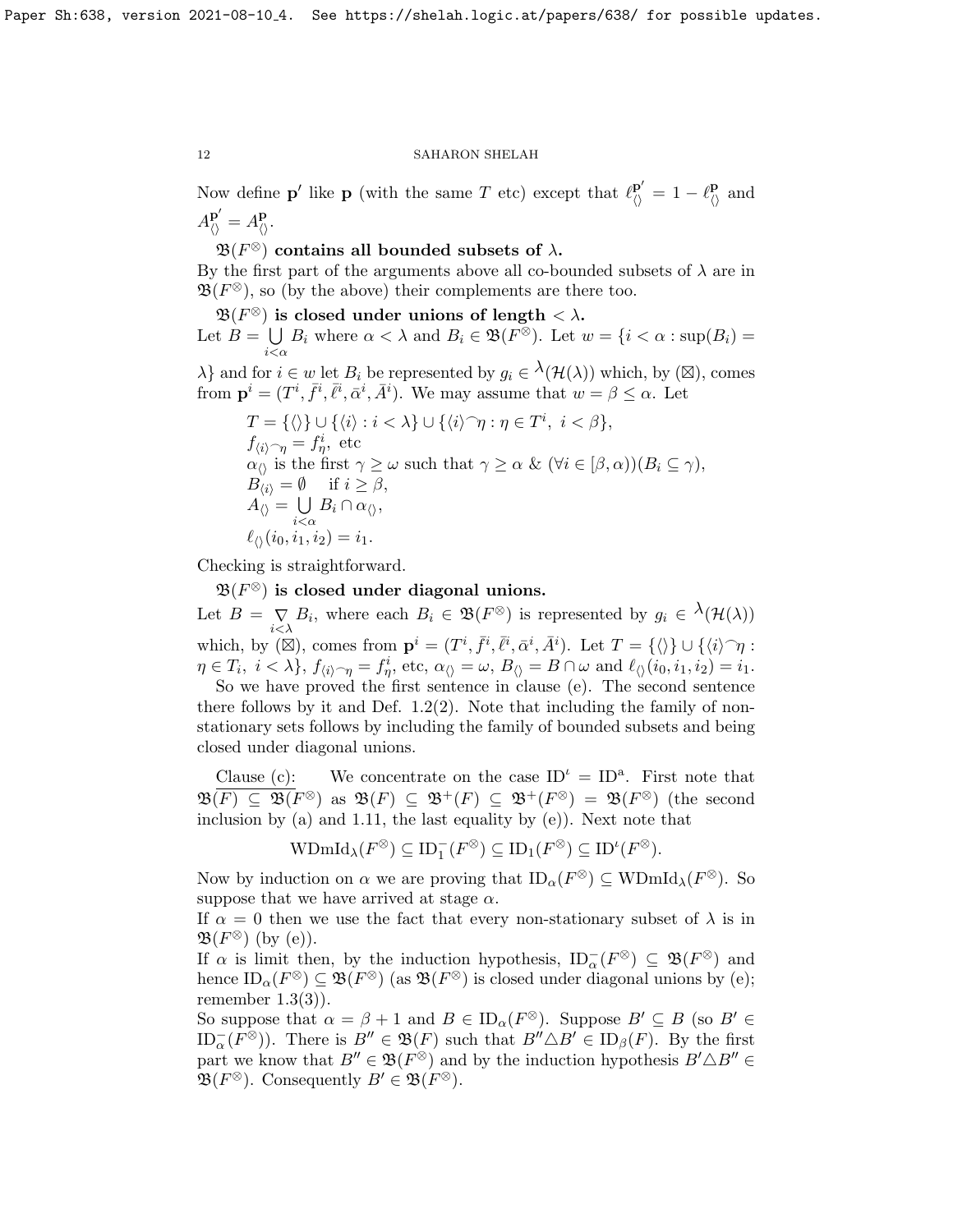Together we have proved that  $ID^{\iota}(F^{\otimes}) = WDmId_{\lambda}(F^{\otimes})$ . The inclusion  $ID<sup>\iota</sup>(F) \subseteq ID<sup>\iota</sup>(F<sup>\otimes</sup>)$  is easy.

Clause (d) Easy.

Clause (f)

Let  $\mathscr{D}_1$  be  $\{A \subseteq X : A \in \mathfrak{B}(F^{\otimes}) \setminus ID^{\iota}(F^{\otimes})\}$  and let  $\{A_i : i < i_*\}$  be a maximal sub-family of  $\mathscr{D}_1$  such that  $i < j < i_* \Rightarrow A_i \cap A_j \in ID^{\iota}(F^{\otimes})$ . By the assumption of clause (f) necessarily  $i_* < \lambda^+$  so without lose of generality  $i_* \leq \lambda$ . Let A be  $\cup \{A_i : i < i_*\}$  if  $i_* < \lambda$  and the diagonal union if  $i_* = \lambda$ . Clearly  $A \in \mathfrak{B}^+(F) = \mathfrak{B}(F^{\otimes}).$ 

Let A' be chosen similarly replacing X by  $\lambda \setminus X$  and let  $B = \lambda \setminus A'$ Clearly  $A, B$  are as required. Clause (g) Easy.

Clauses (h), (i) Easy.  $\Box$ 

**Proposition 1.13.** Let  $\lambda$  be a regular uncountable cardinal and F be a  $\lambda$ –colouring.

- (1) If  $ID_{\alpha}(F)$  is  $\lambda^+$ -saturated then for some  $\beta < \lambda^+$  we have  $ID_{\alpha+\beta}(F) =$  $ID^{\mathbf{a}}(F)$ .
- (2)  $ID_{\alpha}(F) \subseteq \text{WDmId}_{\lambda}$ , see [1.2\(](#page-3-0)3);
- (3) If  $ID_{\alpha}(F)$  is  $\lambda^{+}$ -saturated and  $\lambda \notin WDmId_{\lambda}$  then  $WDmId_{\lambda}$  =  $\mathrm{ID}_1(F')$  for some  $\lambda$ -colouring F'.
- (4)  $ID^b(F)$ ,  $ID^c(F)$  are normal ideals, and  $ID^1(F) \subseteq$  $\mathrm{ID}^{\mathrm{b}}(F) \subseteq \mathrm{ID}^{\mathrm{c}}(F) \subseteq \mathrm{WDmId}_{\lambda}.$
- (5)  $ID^1(F^{\otimes}) = \text{WDmId}_{\lambda}(F^{\otimes}).$
- (6) WDmId<sub> $\lambda$ </sub> =  $\cup$ {ID<sup>*i*</sup>(*F*) : *F* a function from <sup> $\lambda$ </sup> > 2 to 2} =  $\cup$ {ID<sub>1</sub>(*F*) : *F* a function from  $\lambda > 2$  to  $2$   $\cup$  {WDmId<sub> $\lambda$ </sub>(F) : F a function from  $\lambda > 2$ to 2} for  $\iota = a, b, c$ .

*Proof.* 1) It follows from [1.3\(](#page-4-0)3) that  $ID_{\gamma}(F)$  increases with  $\gamma$  and  $\beta$  <  $\gamma$ ,  $ID_\beta(F) = ID_{\beta+1}$  implyies  $ID_\beta(F) = ID_\gamma$ ; so the assertion should be clear. 2) By the definition (and  $1.12(c)$ ).

3) Assume that  $ID_{\alpha}(F)$  is  $\lambda^{+}$ -saturated and  $\lambda \notin \text{WDmId}_{\lambda}$ . By induction on  $\beta < \lambda^+$  we try to choose colourings  $F_\beta$  such that

- (a)  $ID(F) \subseteq ID(F_\beta)$
- (b) if  $\beta < \gamma$  then  $ID^{\mathbf{a}}(F_{\beta}) \subseteq ID^{\mathbf{a}}(F_{\gamma}),$
- (c)  $ID^{\mathbf{a}}(F_{\beta}) \neq ID^{\mathbf{a}}(F_{\beta+1}).$

So we let  $F_0 = F$ . If  $\beta$  is limit then we use [1.9\(](#page-0-0)2) to choose  $F_\beta$  so that  $(\forall \gamma \leq \beta)(F_\gamma \leq F_\beta)$ . Finally, if  $\beta = \gamma + 1$  then we let  $F'_\beta = (F_\gamma)^\otimes$  (so  $ID^{a}(F_{\gamma}) \subseteq ID_{1}(F_{\beta}') = ID^{a}(F_{\beta}') \subseteq WDmId_{\lambda}$ . If  $ID^{a}(F_{\beta}') \neq WDmId_{\lambda}$  then we choose a set  $A \in \text{WDmId}_{\lambda} \setminus \text{ID}^{\text{a}}(F_{\beta}')$  and  $F_{\beta}^*$  witnessing  $A \in \text{WDmId}_{\lambda}$ . We may assume that  $(\forall \alpha \in \lambda \setminus A)(\forall \eta \in {}^{\alpha}2)(F_{\beta}^*(\eta) = 0)$ . Now take a colouring  $F_{\beta}$  such that  $F'_{\beta}, F^*_{\beta} \leq F_{\beta}$ .

After carrying out the construction choose  $S^0_\beta \in \text{ID}^{\text{a}}(F_{\beta+1}) \setminus \text{ID}^{\text{a}}(F_\beta)$  (for  $\beta < \lambda^+$ ) and let  $S_\beta = S_\beta^0 \setminus \bigvee_{\gamma < \beta} S_\gamma^0$ . Then  $\langle S_\beta : \beta < \lambda^+ \rangle$  is a sequence of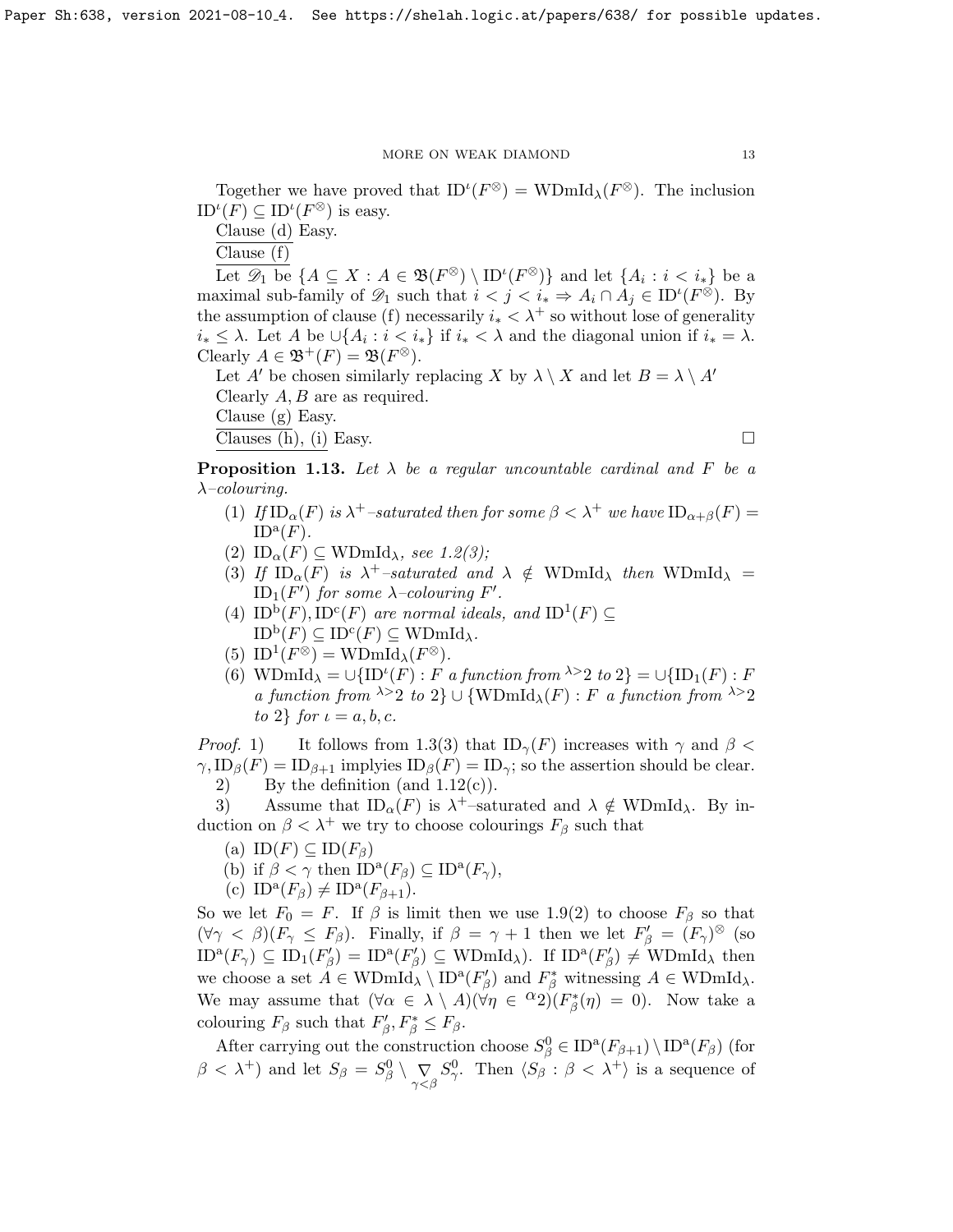pairwise disjoint members of  $\mathcal{P}(\lambda) \setminus \text{ID}^{\alpha}(F_0) \subseteq \mathcal{P}(\lambda) \setminus \text{ID}_{\alpha}(F)$ , contradicting our assumptions.

4), 5), 6) Easy too.

For the rest of this section we will assume the following

## <span id="page-13-0"></span>Hypothesis 1.14. (1) We assume that

- (a)  $\lambda$  is a regular uncountable cardinal,
- (b) F is a  $\lambda$ -colouring,
- (c)  $\lambda \notin \mathrm{ID}^{\mathrm{b}}(F^{\otimes}),$  and
- (d) ID<sup>b</sup>( $F^{\otimes}$ ) is  $\lambda^{+}$ -saturated, that is there is no sequence  $\langle A_{\alpha} : \alpha < \lambda^{+} \rangle$ such that for each  $\alpha < \beta < \lambda^+$

$$
A_{\alpha} \notin ID^{\mathbf{b}}(F^{\otimes})
$$
 and  $||A_{\alpha} \cap A_{\beta}|| < \lambda$ .

(2) For each limit ordinal  $\alpha \in [\lambda, \lambda^+)$  fix an enumeration  $\langle \varepsilon_i^{\alpha} : i < \lambda \rangle$  of  $\alpha$ .

<span id="page-13-1"></span>**Construction 1.15.** Fix a sequence  $\eta \in \Lambda_2$  for a moment. We choose a sequence

 $\langle S_\alpha[\eta], A_\alpha[\eta], B_\alpha[\eta], \ell_\alpha[\eta], m_\alpha[\eta], f_\alpha[\eta] : \alpha < \alpha^*[\eta] \rangle$ 

as follows. By induction on  $\alpha < \lambda^+$  we try to choose  $S_\alpha[\eta] = S_\alpha$ ,  $A_\alpha[\eta] = A_\alpha$ ,  $B_{\alpha}[\eta] = B_{\alpha}, \, \ell_{\alpha}[\eta] = \ell_{\alpha}, \, m_{\alpha}[\eta] = m_{\alpha}, \, f_{\alpha}[\eta] = f_{\alpha}$  such that:

- (a)  $S_{\alpha}, A_{\alpha}, B_{\alpha} \subseteq \lambda, \ell_{\alpha}, m_{\alpha} \in \{0, 1\}, f_{\alpha} \in {}^{\lambda}2,$
- (b)  $A_{\alpha} \notin ID^{\mathbf{b}}(F^{\otimes}), A_{\alpha} \cap S_{\alpha} = \emptyset,$
- (c) if  $\alpha = 0$  then  $S_{\alpha} = \emptyset$
- (d)  $S_{\alpha+1} = S_{\alpha} \cup A_{\alpha};$
- (e) if  $\alpha < \lambda$  is limit then  $S_{\alpha} = \bigcup$  $\beta<\alpha$  $S_{\beta}$ ; if  $\alpha \in [\lambda, \lambda^{+})$  is limit then

$$
S_{\alpha} = \{ \gamma < \lambda : (\exists i < \gamma)(\gamma \in S_{\varepsilon_i^{\alpha}}) \},
$$

(f) 
$$
B_{\alpha} \in ID^{b}(F^{\otimes}),
$$

(g) for every  $\delta \in \lambda \setminus (S_\alpha \cup B_\alpha)$ 

$$
\eta(\delta) = m_{\alpha} \qquad \Rightarrow \qquad F(f_{\alpha} \upharpoonright \delta) = \ell_{\alpha},
$$

(h) 
$$
A_{\alpha} = \{ \delta \in \lambda \setminus S_{\alpha} : F(f_{\alpha} \upharpoonright \delta) = 1 - \ell_{\alpha} \}.
$$

It follows from [1.14](#page-13-0) that at some stage  $\alpha^* = \alpha^* |\eta| < \lambda^+$  we get stuck (remember clause (b) above). Still, we may define  $S_{\alpha^*}$  as in clause (c).

<span id="page-13-2"></span>Proposition 1.16. Assume [1.14.](#page-13-0) Then:

(1) There exists  $\eta \in \lambda_2$  such that

$$
\lambda \setminus S_{\alpha^*[\eta]}[\eta] \notin \text{ID}^{\text{b}}(F^\otimes).
$$

(2) If  $S \in \mathfrak{B}(F^{\otimes}) \setminus \text{ID}^{\text{b}}(F^{\otimes})$  then we can demand  $S \subseteq S_{\alpha^*[\eta]}[\eta]$ .

*Proof.* Assume not. Then for each  $\eta \in \lambda_2$  the set  $B_{\alpha^*}[\eta] \stackrel{\text{def}}{=} \lambda \setminus S_{\alpha^*[\eta]}$  is in  $\mathrm{ID}^{\mathrm{b}}(F^{\otimes}).$  Now,

$$
\{\alpha \in B_{\alpha^*}[\eta] : \eta(\alpha) = 1\} \in \text{ID}^{\text{b}}(F^\otimes) \subseteq \mathfrak{B}(F^\otimes)
$$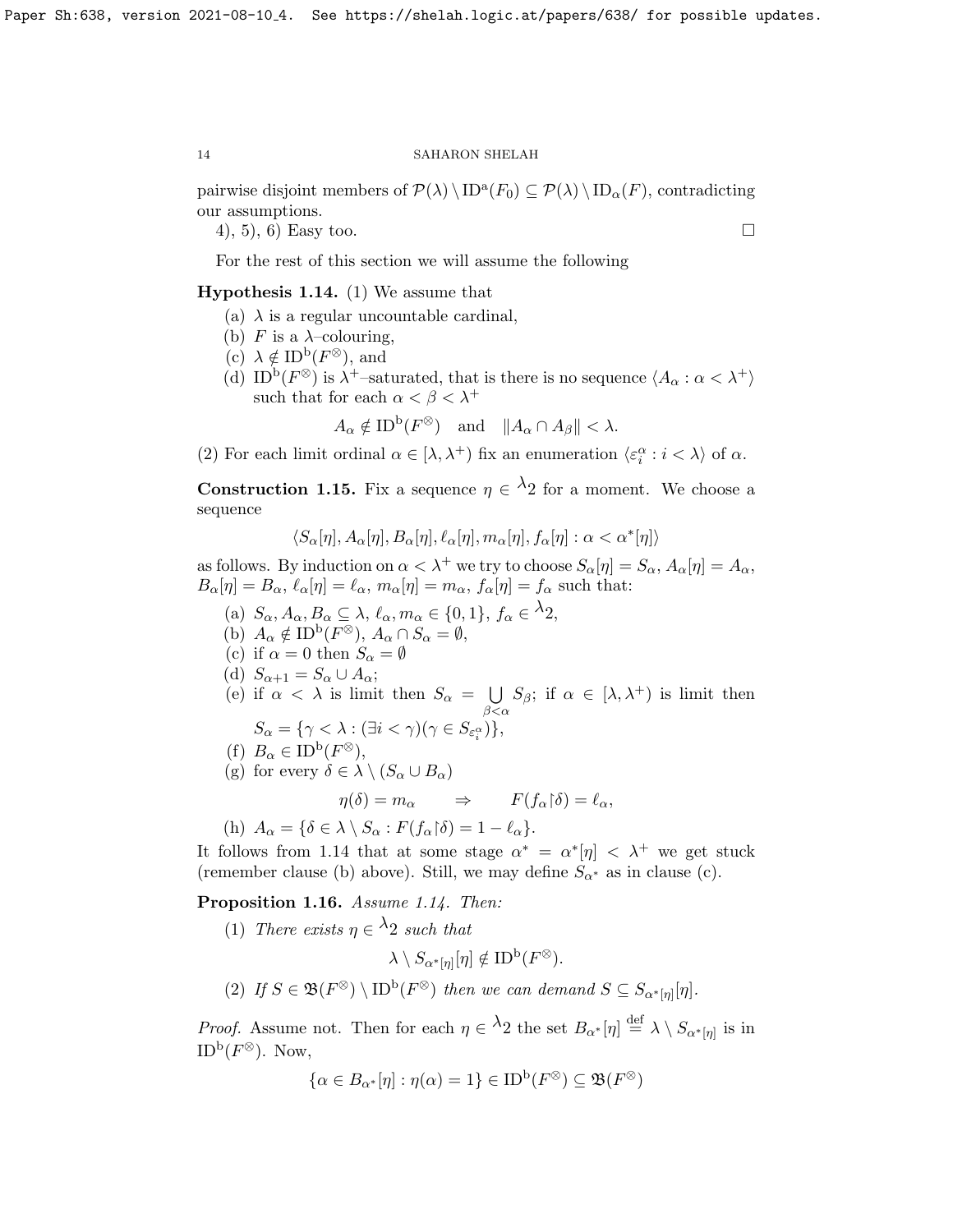(see [1.7\)](#page-7-0).

<span id="page-14-0"></span>Claim 1.16.1. For each  $\alpha$ ,  $S_{\alpha} \in \mathfrak{B}(F^{\otimes})$ .

*Proof of the claim.* We show it by induction on  $\alpha$ . If  $\alpha = 0$  then  $S_{\alpha} = \emptyset$  $\mathfrak{B}(F^{\otimes})$  (see [1.15\(](#page-13-1)c). If  $\alpha < \lambda$  is a limit ordinal then  $S_{\alpha} = \bigcup S_{\beta}$  and by  $\beta < \alpha$ the inductive hypothesis  $S_{\beta} \in \mathfrak{B}(F^{\otimes})$ , so by [1.15\(](#page-13-1)e) we are done (as  $\mathfrak{B}(F^{\otimes})$ is closed under unions of  $\langle \lambda \rangle$  elements). If  $\alpha \in [\lambda, \lambda^+]$  is limit then we use the fact that  $\mathfrak{B}(F^{\otimes})$  is closed under diagonal unions. If  $\alpha = \beta + 1$ then  $A_{\beta} \in \mathfrak{B}(F^{\otimes})$  or  $\lambda \setminus A_{\beta} \in \mathfrak{B}(F^{\otimes})$  and hence we may conclude that  $A_{\beta} \in \mathfrak{B}(F^{\otimes})$  (remember [1.12\(](#page-9-0)e)). Since  $\mathfrak{B}(F^{\otimes})$  is closed under unions of length  $\langle \lambda \rangle$  we are done.

<span id="page-14-1"></span>**Claim 1.16.2.** For each 
$$
\alpha
$$
,  $Y_{\alpha} \stackrel{\text{def}}{=} \{ \beta < \lambda : \eta(\beta) = 1 \} \cap S_{\alpha} \in \mathfrak{B}(F^{\otimes}).$ 

*Proof of the claim.* We prove it by induction on  $\alpha$ . If  $\alpha = 0$  then  $Y_{\alpha} = \emptyset$ and there is nothing to do. The case of limit  $\alpha$  is handled like that in the proof of [1.16.1.](#page-14-0) So suppose that  $\alpha = \beta + 1$ . It suffices to show that the set  $Y_\alpha \cap (S_\alpha \setminus S_\beta)$  is in  $\mathfrak{B}(F^\otimes)$ , which means that  $Y_\alpha \cap A_\alpha$  is there (remember clauses (g) and (h) of [1.15\)](#page-13-1). Note that if  $\delta \in A_{\alpha} \setminus B_{\alpha}$  then  $F(f_\alpha|\delta) = 1-\ell_\alpha \neq \ell_\alpha$  and hence  $\eta(\delta) \neq m_\alpha$  so  $\eta(\delta) = 1-m_\alpha$ . Consequently  $Y_{\alpha} \cap (A_{\alpha} \setminus B_{\alpha}) \in \{A_{\alpha} \setminus B_{\alpha}, \emptyset\}.$  But  $\mathcal{P}(B_{\alpha}) \subseteq \mathfrak{B}(F^{\otimes})$  so together we are done.

It follows from [1.16.1,](#page-14-0) [1.16.2](#page-14-1) that

$$
\{\beta : \eta(\beta) = 1\} \cap S_{\alpha^*[\eta]}[\eta] \in \mathfrak{B}(F^{\otimes}).
$$

But  $\lambda \setminus S_{\alpha^*[\eta]}[\eta] \in \mathrm{ID}^{\mathrm{b}}(F^\otimes)$ , so  $\mathcal{P}(\lambda \setminus S_{\alpha^*[\eta]}[\eta]) \subseteq \mathfrak{B}(F^\otimes)$  so we get a contradiction.

<span id="page-14-2"></span>Conclusion 1.17. Assume [1.14.](#page-13-0) Let  $\eta \in \lambda_2$ ,  $X_{\ell}[\eta] = (\lambda \setminus S_{\alpha^*[\eta]}[\eta]) \cap \eta^{-1}(\{\ell\})$ (for  $\ell = 0, 1$ ). Then one of the following occurs:

- (A)  $\lambda \setminus S_{\alpha^*[\eta]}[\eta] \in \text{ID}^{\text{b}}(F^\otimes),$
- (B)  $X_0[\eta], X_1[\eta] \notin \mathrm{ID}^{\mathrm{b}}(F^\otimes)$ , and  $X_0[\eta] \cup X_1[\eta] \in \mathfrak{B}(F^\otimes), X_0[\eta] \cap X_1[\eta] =$  $\emptyset$ , and for every  $f \in \lambda_2$ ,

*either* the sequence  $\langle F(f \mid \delta) : \delta \in (\lambda \setminus S_{\alpha^*[\eta]}[\eta]) \rangle$  is ID<sup>b</sup>( $F^{\otimes}$ )-almost constant

or both sequences  $\langle F(f \mid \delta) : \delta \in X_0[\eta] \rangle$  and  $\langle F(f \mid \delta) : \delta \in X_1[\eta] \rangle$  are not  $\mathrm{ID}^{\mathrm{b}}(F^\otimes)$ -almost constant.

*Proof.* Assume that the first possibility fails, so  $\lambda \setminus S_{\alpha^*[\eta]}[\eta] \notin \text{ID}^{\text{b}}(F^{\otimes}).$ 

Assume  $X_0[\eta] \in \text{ID}^{\text{b}}(F^\otimes)$ . Take any  $f_{\alpha^*[\eta]} \in \lambda_2$  and choose  $\ell_{\alpha^*[\eta]} \in \{0,1\}$ so that

$$
\{\delta \in \lambda \setminus S_{\alpha^*[\eta]}[\eta] : F(f_{\alpha^*[\eta]} \upharpoonright \delta) = 1 - \ell_{\alpha^*[\eta]} \} \notin \text{ID}^{\text{b}}(F^{\otimes}).
$$

Putting  $m_{\alpha^*[\eta]} = 0$  and  $B_{\alpha^*[\eta]} = X_0[\eta]$  we get a contradiction with the definition of  $\alpha^*[\eta]$ . Similarly one shows that  $X_1[\eta] \notin \text{ID}^{\text{b}}(F^{\otimes})$ .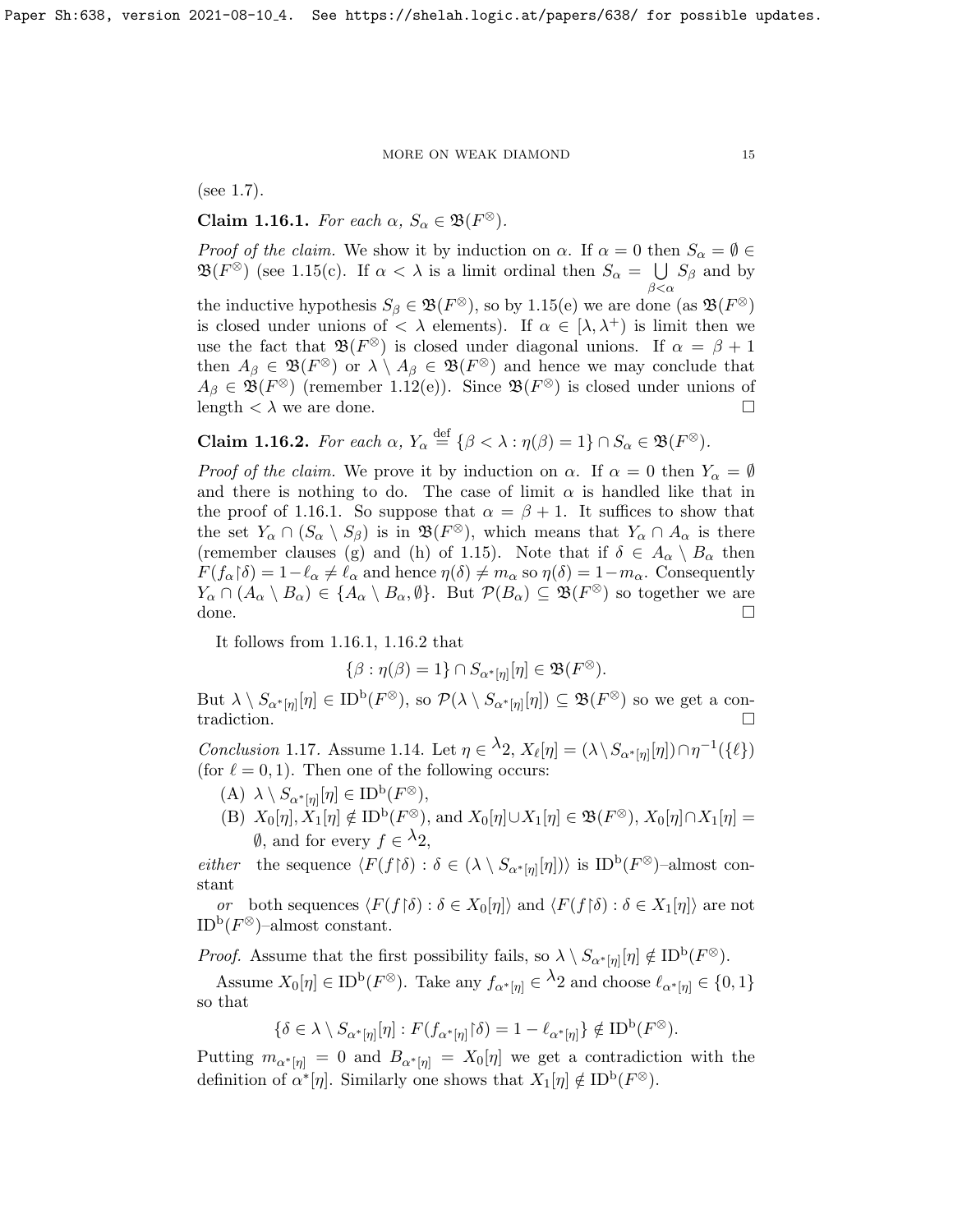Suppose now that  $f \in \Lambda_2$  and the sequence  $\langle F(f \upharpoonright \delta) : \delta \in (\lambda \setminus S_{\alpha^*[\eta]}[\eta]) \rangle$  is not ID<sup>b</sup>( $F^{\otimes}$ )–almost constant but, say, the sequence  $\langle F(f \, | \, \delta) : \delta \in X_0[\eta] \rangle$  is  $\text{ID}^{\text{b}}(F^{\otimes})$ -almost constant (and let the constant value be  $\ell_{\alpha^*[\eta]}$ ). Let  $m_{\alpha^*[\eta]} =$  $[0, B_{\alpha^*[\eta]}] = \{ \delta \in X_0[\eta] : F(f \restriction \delta) = 1 - \ell_{\alpha^*[\eta]} \}.$  Then  $B_{\alpha^*[\eta]} \in \text{ID}^{\text{b}}(F^\otimes)$  and since necessarily

$$
\{\delta \in X_0[\eta] \cup X_1[\eta] : F(f{\restriction}\delta) = 1 - \ell_{\alpha^*[\eta]}\} \notin \mathcal{ID}^{\mathbf{b}}(F^\otimes),
$$

we immediately get a contradiction. Similarly in the symmetric case.  $\Box$ Remark 1.18. Note that, in [1.17,](#page-14-2) if  $S \in \mathfrak{B}(F^{\otimes}) \setminus \text{ID}^{\text{b}}(F^{\otimes})$  then there is  $\eta \in \Lambda_2$  such that  $\eta^{-1}[\{0\}] \supseteq \lambda \setminus S$  and above  $X_0, X_1 \subseteq S$  and possibility (A) fails.

## <span id="page-15-0"></span>Proposition 1.19. Assume [1.14.](#page-13-0)

(1) We can find  $S_F^*$ ,  $S_0^*$  and  $S_1^*$  such that: (a)  $S_F^* \in \mathfrak{B}(\overline{F}^{\otimes}),$ (b)  $S_F^* = S_0^* \cup S_1^*, S_0^* \cap S_1^* = \emptyset$ , and  $S_0^*, S_1^*$  witness  $S_F^* \in ID^c(F^\otimes)$ (c) if  $S_F^* \neq \lambda$  then  $\text{ID}^c(F^{\otimes})\upharpoonright \mathcal{P}(\lambda \setminus S_F^*) = \text{WDmId}_{\lambda}(F^{\otimes})\upharpoonright \mathcal{P}(\lambda \setminus S_F^*),$  $\lambda \setminus S_F^* \notin {\rm ID}^{\rm c}(F^\otimes).$ (d) if  $S_F^* \neq \emptyset$  then  $S_F^* \notin \mathrm{ID}^{\mathrm{b}}(F^\otimes)$  and  $\{\left( S_0^* \cap F^\otimes(f) / {\rm ID}^{\rm b}(F^\otimes), S_1^* \cap F^\otimes(f) / {\rm ID}^{\rm b}(F^\otimes) \right): f \in {\rm DOM}_\lambda \}$ is an isomorphism from  $\mathcal{P}(S_0^*)/ID^b(F^\otimes)$  onto  $\mathcal{P}(S_1^*)/ID^b(F^\otimes)$ . (2) If in [1.17,](#page-14-2)  $S_F^* \subseteq S_{\alpha^*[\eta]}[\eta] \mod \text{ID}^{\text{b}}(F)$  then we can add ( $\circledast$ ) for some  $\rho \in X_12$  for every  $f \in \lambda_2$  we have

$$
\{\delta \in X_1 : F(f \restriction \delta) = \rho(\delta)\} \neq \emptyset \mod \text{ID}^{\text{b}}(F^{\otimes}).
$$

*Proof.* 1) We try to choose by induction on  $\alpha < \lambda^+$  sets  $S_\alpha, S_{\alpha,0}, S_{\alpha,1}$ such that

(a)  $S_{\alpha} \subseteq \lambda$ , (b)  $S_{\alpha} = S_{\alpha,0} \cup S_{\alpha,1}, S_{\alpha,0} \cap S_{\alpha,1} = \emptyset,$ (c) if  $\beta < \alpha$  and  $\ell < 2$  then  $S_{\beta} \subseteq S_{\alpha} \mod \text{ID}^{\text{b}}(F^{\otimes}) \text{ and } S_{\beta,\ell} \subseteq S_{\alpha,\ell} \mod \text{ID}^{\text{b}}(F^{\otimes}),$ 

(d) the sets  $S_{\alpha,0}, S_{\alpha,1}$  witness that  $S_{\alpha} \in ID^c(F^{\otimes})$  (see [1.2\(](#page-3-0)4)).

At some stage  $\alpha < \lambda^+$  we have to be stuck (as ID<sup>b</sup>( $F^{\otimes}$ ) is  $\lambda^+$ -saturated) and then  $(S_{\alpha}, S_{\alpha,0}, S_{\alpha,1})$  can serve as  $(S_{F}^{*}, S_{0}^{*}, S_{1}^{*}).$ 

2) By the choice of  $S_F^*$ , for some  $\ell < 2$  we have

$$
\mathcal{P}(X_{\ell}) \neq \{F^{\otimes}(f) \cap X_{\ell} : f \in {}^{\lambda}2\},\
$$

so let  $Y \subseteq X_\ell$  be such that  $Y \notin \{F^\otimes(f) \cap X_\ell : f \in {}^{\lambda}2\}$ . Let  $\rho = 0_Y \cup 1_{X_\ell \setminus Y}$ . Since without loss of generality  $\ell = 1$ , we are done.

Remark 1.20. (1) Recall that if  $\lambda \notin \text{WDmId}_{\lambda}$  then  $S_F^* \neq \lambda$ .

(2) Recall:  $ID^a(F^{\otimes})$  = WDmId<sub> $\lambda$ </sub> $(F^{\otimes})$  is a normal ideal and  $ID^b(F^{\otimes}) \subseteq$  $\text{ID}^{\text{c}}(F^{\otimes})$  are normal ideals extending it.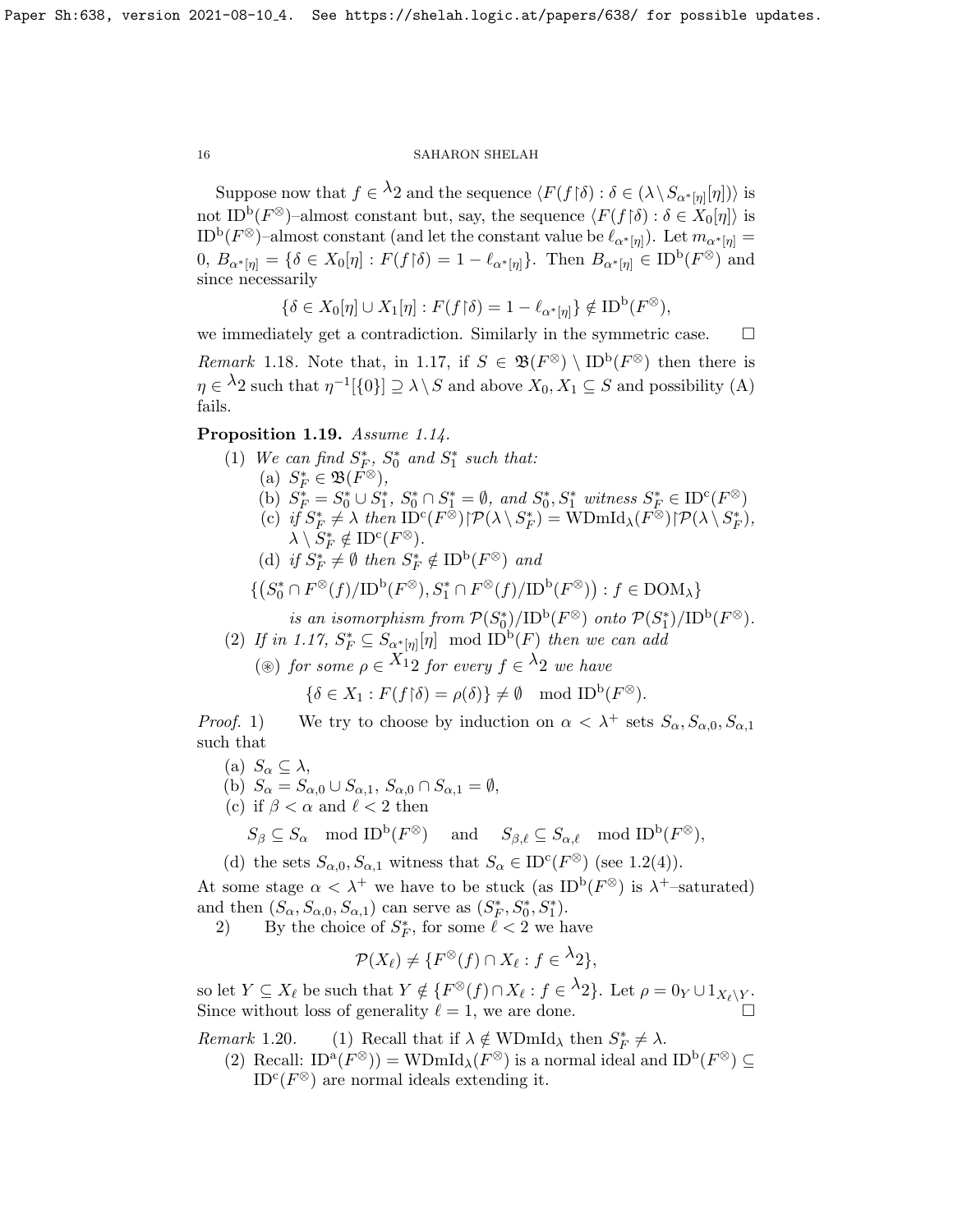## 2. Weak diamond for more colours

In this section we deduce a weak diamond for, say, three colours, assuming the weak diamond for two colours and assuming that a certain ideal is saturated.

**Proposition 2.1.** Assume that  $\lambda$  is a regular uncountable cardinal and  $\mu \leq$  $2^{<\lambda}$ . Let  $F_i: \lambda >_2 \longrightarrow \{0,1\}$  be  $\lambda$ -colourings for  $i < \mu$ . Then there is a colouring  $F: \lambda \geq 2 \longrightarrow \{0,1\}$  such that  $F_i \leq F$  for every  $i < \mu$ .

*Proof.* CASE 1.  $\mu \leq 2^{\|\alpha\|}$  for some  $\alpha < \lambda$ . Let  $\rho_i \in {}^{\Omega}2$  for  $i < \mu$  be pairwise distinct. For  $\eta \in \lambda > 2$  let  $h_i(\eta) = \rho_i \hat{\ } \eta$ . Define  $F$  by:

$$
F(\nu) = \begin{cases} 0 & \text{if } \ell g(\nu) < \alpha, \text{ or } \ell g(\nu) \ge \alpha \\ \text{but } \nu \upharpoonright \alpha \notin \{\rho_i : i < \mu\}, \\ F_i(\langle \nu(\alpha + \varepsilon) : \varepsilon < \ell g(\nu) - \alpha \rangle) & \text{if } \ell g(\nu) \ge \alpha \text{ and for some } i < \mu, \nu \upharpoonright \alpha = \rho_i. \end{cases}
$$

It is easy to see that  $F: \lambda \geq 2 \longrightarrow \{0,1\}$  and  $h_i$  exemplifies that  $F_i \leq F$ .

CASE 2.  $\mu = \lambda$ . For  $\eta \in \lambda > 2$ ,  $i \leq \mu$ , we define  $h_i(\eta) \in i+1+\ell g(\eta)2$  as follows: for  $\gamma$  <  $i + 1 + \ell q(\eta)$  we let

$$
h_i(\eta)(\gamma) = \begin{cases} 0 & \text{if } \gamma < i, \\ 1 & \text{if } \gamma = i, \\ \eta(\gamma - (i+1)) & \text{otherwise.} \end{cases}
$$

Next, for  $\nu \in \lambda > 2$  define:

$$
F(\nu) = \begin{cases} F_i(\langle \nu(i+1+\gamma) : \gamma < \ell g(\nu) - (i+1) \rangle) & \text{if } i = \min\{j : \nu(j) = 1\} \\ 0 & \text{if there is no such } i. \end{cases}
$$

Now check.

CASE 3. Otherwise, for each  $\alpha < \lambda$  choose  $F^{\alpha}$ :  $\lambda > 2 \longrightarrow \{0, 1\}$  such that  $(\forall i < 2^{\|\alpha\|})(F_i \leq F^{\alpha})$  (exists by Case 1). Let  $F: \lambda > 2 \longrightarrow \{0, 1\}$  be such that  $(\forall \alpha < \lambda)(F^{\alpha} \leq F)$  (exists by Case 2). The proposition follows.

**Theorem 2.2.** If  $(A)$  then  $(B)$  where

- (A) (a)  $\lambda$  is a regular uncountable cardinal. (b)  $F^{\text{tr}}: \lambda \geq 2 \longrightarrow 3$ . (c) For  $i < 3$  let  $F_i : \lambda > 2 \longrightarrow \{0,1\}$  be such that  $F_i(\eta) = \begin{cases} 1 & \text{if } F^{\text{tr}}(\eta) = i, \\ 0 & \text{otherwise.} \end{cases}$ 0 otherwise, ,
	- (d) Let  $F: \lambda > 2 \longrightarrow \{0, 1\}$  be such that  $(\forall i < 3)(F_i \leq F)$ . Moreover  $F_2' \leq F$  where  $F_2'$  is the function with domain  $\lambda \leq 2$  defined by  $F_2'(\eta) = \min\{1, F(\eta)\}\$ . (remember [1.11\(](#page-9-1)3)),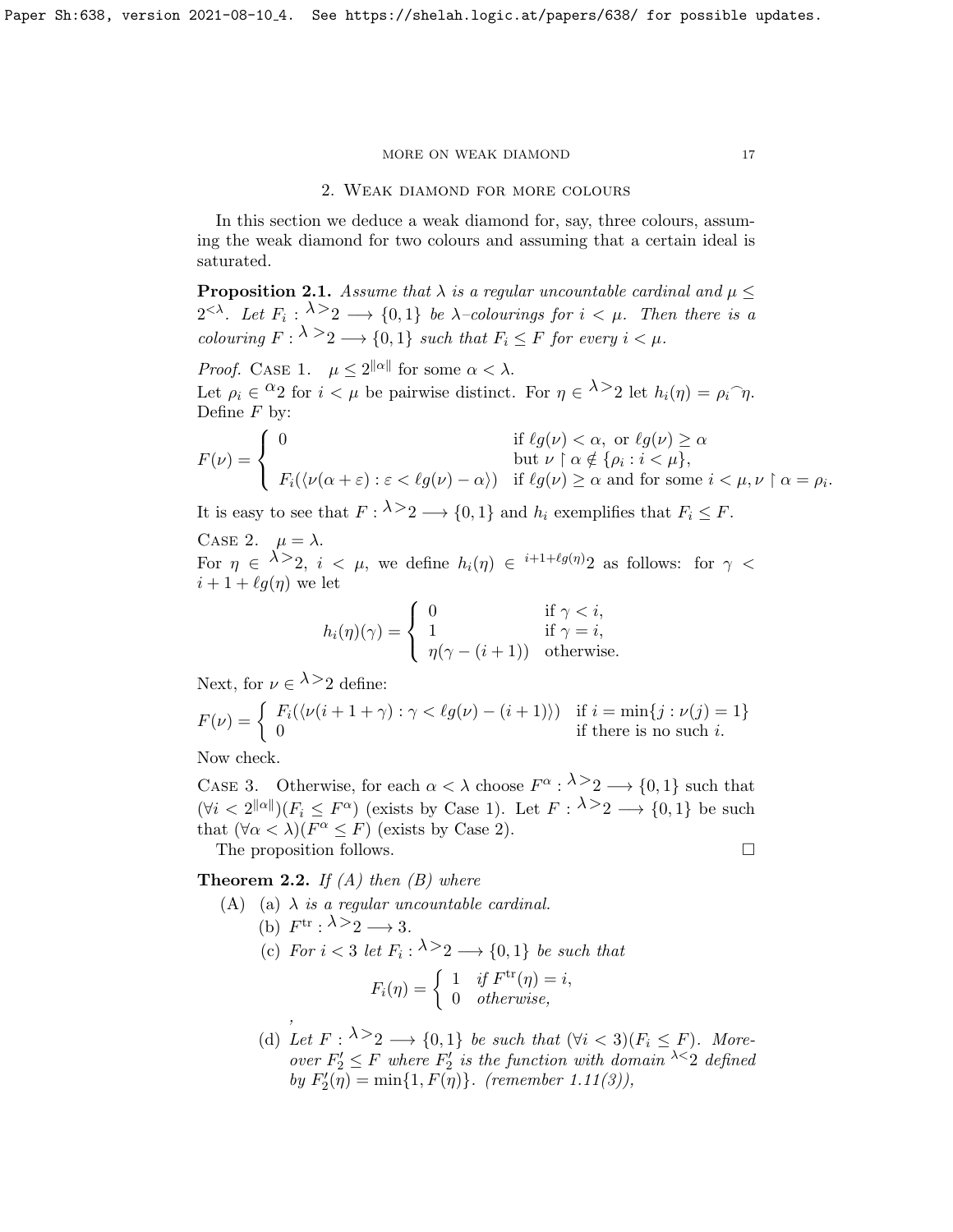(e) ID<sup>b</sup>( $F^{\otimes}$ ) is  $\lambda^{+}$ -saturated, i.e. there is no sequence  $\langle A_{\alpha} : \alpha \langle \rangle$  $\lambda^+$  such that<sup>[3](#page-17-0)</sup>

$$
(\forall \alpha < \beta < \lambda^+)(A_\alpha \notin \text{ID}^{\text{b}}(F^\otimes) \quad \& \quad \|A_\alpha \cap A_\beta\| < \lambda).
$$

(B) Then there is a weak diamond sequence for  $F^{\text{tr}}$ , even for every  $S \in$  $\mathfrak{B}(F^\otimes) \setminus \mathrm{ID}^{\mathrm{c}}(F^\otimes).$ 

*Proof.* Let  $S_F^*$  be as in [1.19.](#page-15-0) Since we are assuming  $\lambda \notin \mathrm{ID}^c(F^\otimes)$  necessarily  $\lambda \setminus S_F^* \notin {\rm ID}^{\rm b}(F^\otimes).$ 

[Why? because by [1.20\(](#page-0-0)1)(b) we have  $ID^c(F^{\otimes}) = ID^b(F^{\otimes}) + S_F^*$ ].

It follows from [1.16](#page-13-2) and [1.17](#page-14-2) that there are disjoint sets  $X_0, X_1 \subseteq \lambda$  (even disjoint from  $S_F^*$  from [1.19\)](#page-15-0) such that  $X_0, X_1 \notin \text{ID}^{\text{b}}(F^\otimes), X_0 \cup X_1 \in \mathfrak{B}(F^\otimes)$ and for every  $f \in \lambda_2$  we have one of the following:

- (a) the sequence  $\langle F(f | \delta) : \delta \in X_0 \cup X_1 \rangle$  is ID<sup>b</sup> $(F^{\otimes})$ -almost constant, or
- (b) both sequences  $\langle F(f \mid \delta) : \delta \in X_0 \rangle$  and  $\langle F(f \mid \delta) : \delta \in X_1 \rangle$  are not  $\mathrm{ID}^{\mathrm{b}}(F^\otimes)$ -almost constant.

It follows from [1.19\(](#page-15-0)2) that we may assume that there is  $\eta \in X_{12}$  such that for every  $f \in \lambda_2$  the set

$$
\{\delta \in X_1 : F(f \restriction \delta) = \eta(\delta)\}
$$

is stationary. Define a function  $\rho \in {}^{\lambda}2$  as follows:

$$
\rho(\alpha) = \begin{cases} 1 + \eta(\alpha) & \text{if } \alpha \in X_1, \\ 0 & \text{otherwise.} \end{cases}
$$

**Claim 2.2.1.**  $\rho$  is a weak diamond sequence for  $F^{\text{tr}}$  even on  $X_0 \cup X_1$ .

*Proof of the claim.* Let  $f \in \Lambda_2$  and we shall prove that  $Y_f = \{ \delta \in X_0 \cup X_1 :$  $F^{\text{tr}}(\eta | \delta) = \eta(\delta) \} \neq \emptyset \text{ mod } \text{ID}^{\text{b}}(F^{\otimes}).$ 

If  $\{\alpha \in X_0 : F^{\text{tr}}(f \mid \alpha) = 2\} \notin \text{ID}^{\text{b}}(F)$  then we are done (remember [1.3\(](#page-4-0)3)). Otherwise (by the definition of  $F_0$ ), we have

$$
\{\alpha \in X_0 : F_2(f \restriction \alpha) = 1\} \in \text{ID}^{\text{b}}(F).
$$

For  $\ell < 3$ , as  $F_{\ell} \leq F$  let  $f_{\ell} \in \Lambda_2$  be such that the set  $\{\alpha < \lambda : F_{\ell}(f \cap \alpha) =$  $F(f_{\ell} \mid \alpha)$  contains a club of  $\lambda$  and  $g \in {}^{\lambda}2$  such that the set  $\{\alpha < \lambda :$  $F_2'(g \upharpoonright \alpha) = F(f \upharpoonright \alpha)$  contains a club of  $\lambda$ , exist by clause  $(A)(d)$  of the assumption of the theorem.

We now use  $f_2$ . Then

$$
\{\alpha \in X_0 : F(f_2 \upharpoonright \alpha) = 1\} \in \text{ID}^{\text{b}}(F^\otimes),
$$

and hence, by the choice of the sets  $X_0, X_1$ , clause (b) there fails hence clause (a) holds, so

$$
\{\alpha \in X_0 \cup X_1 : F(f_2 \upharpoonright \alpha) = 1\} \in \text{ID}^{\text{b}}(F^{\otimes}).
$$

<span id="page-17-0"></span><sup>&</sup>lt;sup>3</sup> As is well known, writing below  $A_{\alpha} \cap A_{\beta} \in \mathrm{ID}^b(F^{\otimes})$  instead  $||A_{\alpha} \cap A_{\beta}|| < \lambda$  does not change anything.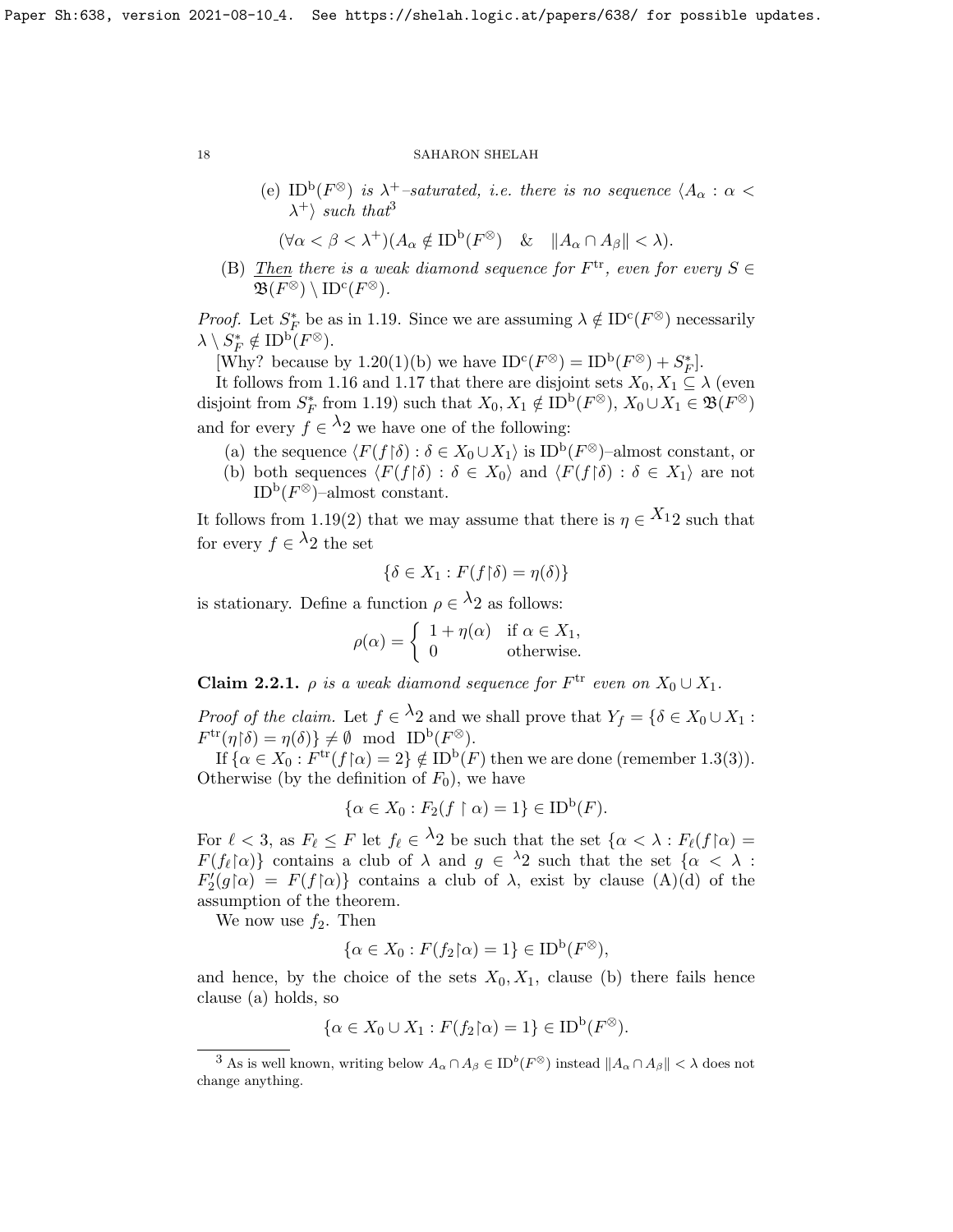Consequently,

$$
Z = \{ \alpha \in X_1 : F^{\text{tr}}(f \upharpoonright \alpha) = 2 \} = \{ \alpha \in X_1 : F_2(f \upharpoonright \alpha) = 1 \} \in ID^{\text{b}}(F^{\otimes}).
$$

Now we use the choice of  $\eta$ , by it we know that the set

$$
Y = \{ \delta \in X_1 : F(g \upharpoonright \delta) = \eta(\delta) \}
$$

is stationary and even  $\neq \emptyset$  mod ID<sup>b</sup>( $F^{\otimes}$ ). Hence for some  $k \in \{0,1\}$  the set

$$
Y_k = \{ \delta \in X_1 : F(g \upharpoonright \delta) = k = \eta(\delta) \}
$$

is stationary and even  $\neq \emptyset$  mod ID<sup>b</sup>( $F^{\otimes}$ ), but  $\{\delta \in X_1 : F(g \upharpoonright \delta) = F'_2(f \upharpoonright \delta)\}$ contains a club. Hence

$$
Y_k^* = \{ \delta \in X_1 : F(g \upharpoonright \delta) = k = \eta(\delta) \text{ and } F(g \upharpoonright \delta) = F_2'(f \upharpoonright \delta) \text{ and } \delta \notin Z \}
$$

is stationary and even  $\neq \emptyset$  mod ID<sup>b</sup>( $F^{\otimes}$ ). Finally note that

$$
\delta \in Y_k^* \quad \Rightarrow \quad F(f_1 \upharpoonright \delta) = \eta(\delta) = F_1(f \upharpoonright \delta) = k \quad \Rightarrow \quad F^{\text{tr}}(f \upharpoonright \delta) = k.
$$

Thus the claim and the theorem are proved.  $\Box$ 

$$
\Box
$$

<span id="page-18-0"></span>**Theorem 2.3.** Suppose  $F^{\text{tr}}$  is a  $(\lambda, \theta)$ -colouring,  $\theta \leq \lambda$  and  $F_i$  (for  $i < \theta$ ) are given by

$$
F_i(f) = \begin{cases} 1 & if \ F(f) = i, \\ 0 & otherwise. \end{cases}
$$

Let  $F: \lambda \geq 2 \longrightarrow 2$  be such that  $(\forall i < \theta)(F_i \leq F)$  and let  $F^{\otimes}$  be as in [1.5](#page-6-0) for F. Suppose that  $\text{ID}^{\text{b}}(F^{\otimes})$  is  $\lambda^{+}$ -saturated, and  $S_{F^{\otimes}}^{*} \neq \lambda$  (equivalently  $\lambda \notin \mathrm{ID}^{\mathrm{c}}(F^{\otimes})$ ).

If 
$$
(\otimes)
$$
 then  $(\star)$  where:

- (⊗) there are sets  $Y_i \subseteq \lambda \setminus S^*_{F^\otimes}$  for  $i < \theta$  such that
	- (a)  $(\forall i < \theta)(Y_i \notin \text{ID}^{\text{b}}(F^{\otimes})),$
	- (b) the sets  $Y_i$  are pairwise disjoint or at least

$$
(\forall i < j < \theta)(Y_i \cap Y_j \in \text{ID}^{\text{b}}(F^{\otimes})),
$$

- $(c) \cap$  $\bigcap_{i < \theta} \min_{F^{\otimes}} (Y_i) \notin \text{ID}^{\text{b}}(F^{\otimes}), \text{ see } 1.12(h).$  $\bigcap_{i < \theta} \min_{F^{\otimes}} (Y_i) \notin \text{ID}^{\text{b}}(F^{\otimes}), \text{ see } 1.12(h).$  $\bigcap_{i < \theta} \min_{F^{\otimes}} (Y_i) \notin \text{ID}^{\text{b}}(F^{\otimes}), \text{ see } 1.12(h).$
- $(\bigstar)$  there is a weak diamond sequence  $\eta \in {}^{\lambda}\theta$  for  $F^{\text{tr}}$ , i.e.

$$
(\forall f \in {}^{\lambda}2)(\{\delta < \lambda : F^{\text{tr}}(f \restriction \delta) = \eta(\delta)\} \text{ is stationary and even } \neq \emptyset \mod ID^{\text{b}}(F^{\otimes}));
$$
  
moreover

$$
(\forall f \in {}^{\lambda}2)(\{\delta \langle \lambda : F^{\mathrm{tr}}(f \upharpoonright \delta) = \eta(\delta)\} \notin \mathrm{ID}^{\mathrm{b}}(F^{\otimes})).
$$

*Proof.* We may assume that the sets  $\langle Y_i : i < \theta \rangle$  are pairwise disjoint (otherwise we use  $Y_i' = Y_i \setminus \bigcup$ j<i Y<sub>j</sub>). Let  $\eta \in \lambda \theta$  be such that  $(\forall i < \theta)(\eta Y_i = i)$ .

Note that if

$$
\{\delta \in Y_i : F^{\text{tr}}(f \restriction \delta) = i\} \in \text{ID}^{\text{b}}(F^{\otimes})
$$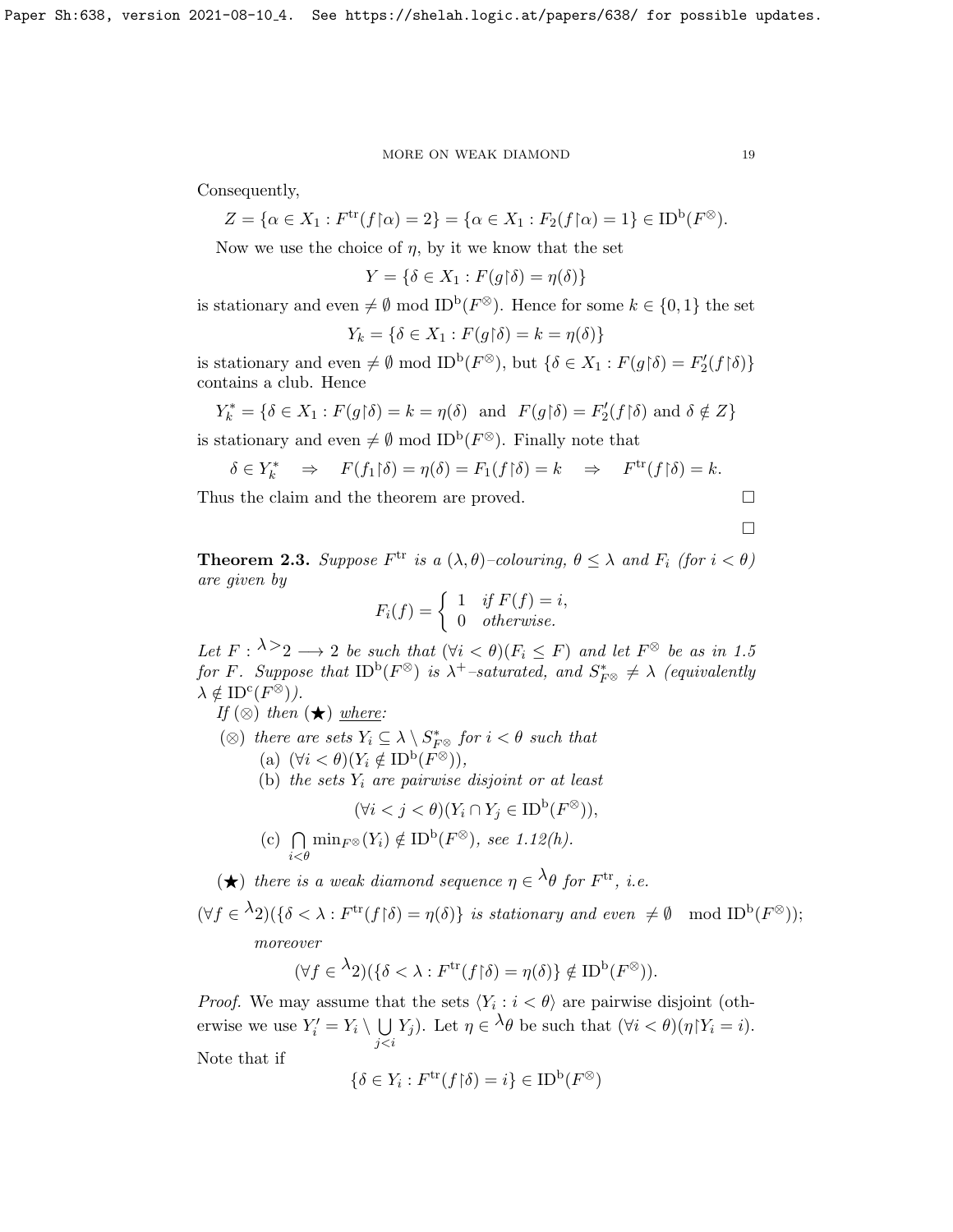then we also have

$$
\{\delta < \lambda : F^{\text{tr}}(f \restriction \delta) = i\} \in \mathfrak{B}(F^{\otimes})
$$

(use  $F_i \leq F \leq F^{\otimes}$ ). Consequently, in this case, we have

$$
\{\delta \in \min_{F^{\otimes}} (Y_i) : F^{\text{tr}}(f \restriction \delta) = i\} \in \text{ID}^{\text{b}}(F^{\otimes}).
$$

If this occurs for every  $i < \theta$  then

$$
\{\delta\in\bigcap_{i<\theta}\min_{F^\otimes}(Y_i):(\exists i<\theta)(F(f{\restriction}\delta)=i)\}\in{\rm ID}^{\rm b}(F^\otimes),
$$

but for each  $\delta$ , for some  $i < \theta$  we have  $F(f | \delta) = i$ , a contradiction.

<span id="page-19-0"></span>**Proposition 2.4.** Under the assumptions of [2.3](#page-18-0) (so the ideal  $ID^b(F^{\otimes})$  is  $\lambda^+$ -saturated), if  $X \subseteq \lambda \setminus S^*_{F^{\otimes}}$ ,  $X \notin \mathrm{ID}^{\mathrm{b}}(F^{\otimes})$  then there is a partition  $(X_0, X_1)$  of X (so  $X_0 \cup X_1 = X$ ,  $X_0 \cap X_1 = \emptyset$ ) such that

$$
X_0, X_1 \notin \text{ID}^{\text{b}}(F^{\otimes}), \quad \text{and} \quad \min_{F^{\otimes}} (X_0) = \min_{F^{\otimes}} (X_1) = \min_{F^{\otimes}} (X).
$$

Proof. Let

$$
\mathcal{A}_{F^\otimes}\stackrel{\text{def}}{=} \{Z\subseteq\lambda: \ Z\notin{\rm ID}^{\rm b}(F^\otimes) \text{ and there is a partition } (Z_0,Z_1) \text{ of } Z \text{ such that } \min_{F^\otimes}(Z_0)=\min_{F^\otimes}(Z_1) \mod{\rm ID}^{\rm b}(F^\otimes)\}.
$$

Note that, by  $1.12(h)$ ,

(\*)  $(\forall Y \in \text{ID}^{\text{b}}(F^{\otimes})^{+})(\exists Z \in \mathcal{A}_{F^{\otimes}})(Z \subseteq Y).$ 

Let  $X \subseteq \lambda$ ,  $X \notin \text{ID}^{\text{b}}(F^{\otimes})$  and let  $\langle Z_{\alpha} : \alpha < \alpha^* \rangle$  be a maximal sequence such that for each  $\alpha < \alpha^*$ :

$$
Z_{\alpha} \in \mathcal{A}_{F^{\otimes}}, \quad Z_{\alpha} \subseteq X, \quad \text{and} \quad (\forall \beta < \alpha)(Z_{\alpha} \cap Z_{\beta} \in ID^{b}(F^{\otimes})).
$$

Necessarily  $\alpha^* < \lambda^+$ , so without loss of generality  $\alpha^* \leq \lambda$ ,  $\min(Z_\alpha) > \alpha$  and  $Z_{\alpha} \cap Z_{\beta} = \emptyset$  for  $\alpha < \beta < \alpha^*$ . Let  $\langle Z_{\alpha}^0, Z_{\alpha}^1 \rangle$  be a partition of  $Z_{\alpha}$  witnessing  $Z_{\alpha} \in \mathcal{A}_{F^{\otimes}}$ . Put

$$
Z_0 \stackrel{\text{def}}{=} \bigcup_{\alpha < \alpha^*} Z_\alpha^0 \quad \text{and} \quad Z_1 \stackrel{\text{def}}{=} \bigcup_{\alpha < \alpha^*} Z_\alpha^1.
$$

Then  $Z_0 \cap Z_1 = \emptyset$ ,  $Z_0 \cup Z_1 \subseteq X$ . Note that  $\bigcup Z_\alpha$  is equal to the diagonal  $\alpha<\alpha^*$ union and, by  $(*)$  above,  $X \setminus \bigcup$  $\bigcup_{\alpha<\alpha^*}Z_\alpha\in{\rm ID}^{\rm b}(F^\otimes).$  Consequently we may assume  $Z_0 \cup Z_1 = \bigcup$  $\bigcup_{\alpha<\alpha^*}Z_{\alpha}=X.$  Next, since

$$
\min_{F^{\otimes}}(Z_0) \supseteq \min_{F^{\otimes}}(Z_{\alpha}^0) \supseteq Z_{\alpha}^0 \cup Z_{\alpha}^1 = Z_{\alpha},
$$

we get

$$
\min_{F^{\otimes}}(Z_0) \supseteq \bigcup_{\alpha < \alpha^*} Z_{\alpha} = X = Z_0 \cup Z_1,
$$

and similarly one shows that  $\min_{F \otimes}(Z_1) \supseteq X$ . Now we use [1.12\(](#page-9-0)h) to finish the proof.  $\Box$ 

Proposition 2.5. Under the assumptions of [2.3:](#page-18-0)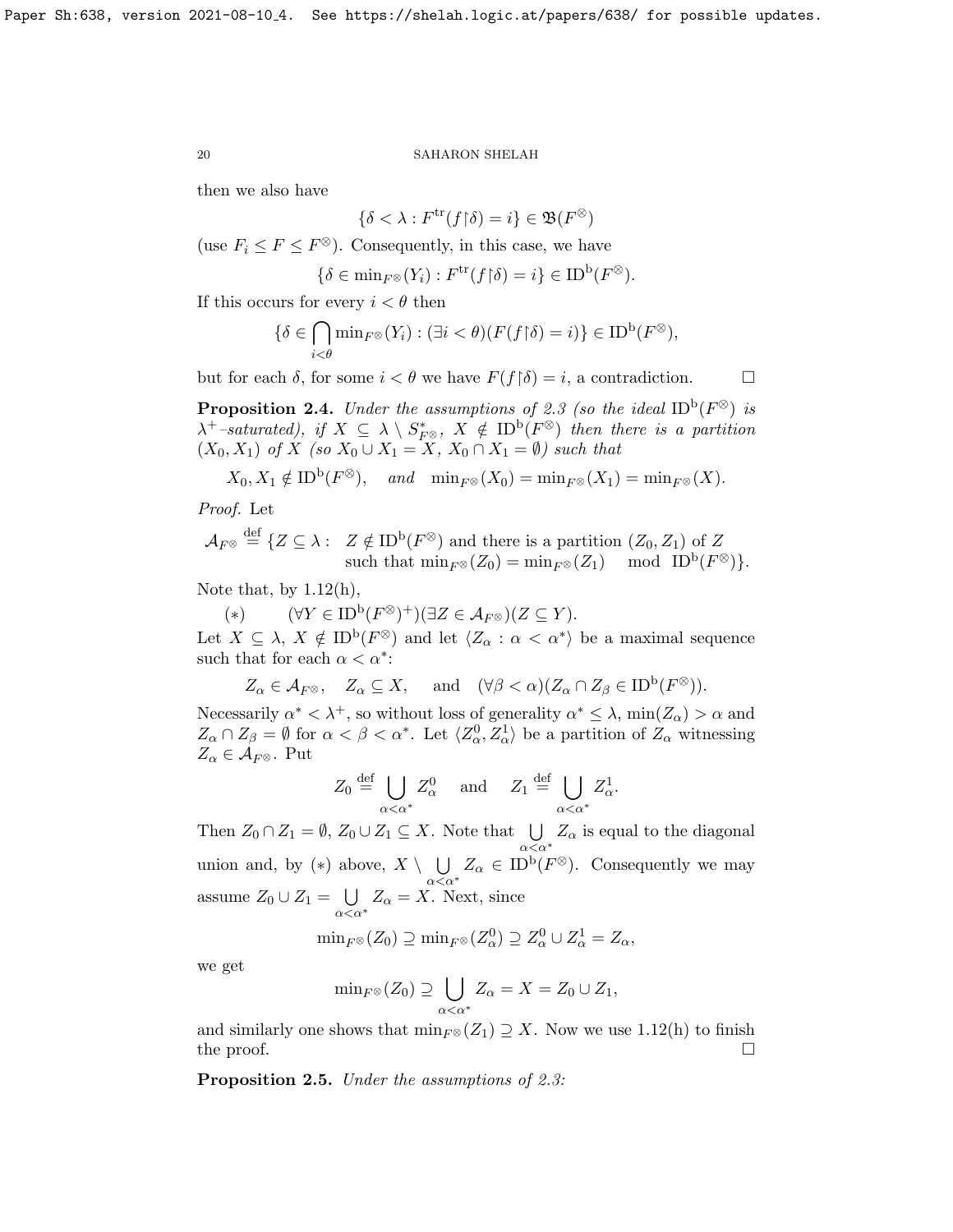- (1) If  $2^{\theta} < \lambda$  then there is a sequence  $\langle Y_i : i < \theta \rangle$  as required in [2.3](#page-18-0)( $\otimes$ )
- (2) Similarly if  $\theta \leq \aleph_0$ .
- (3) In both cases, if  $S \notin ID^b(F^\otimes)$  then we can demand  $(\forall i < \theta)(Y_i \subseteq S)$ .

*Proof.* 1) By induction on  $\alpha \leq \theta$  we choose sets  $X_{\eta} \subseteq \lambda$  for  $\eta \in {}^{\Omega}2$  such that:

- (i)  $X_{\langle\rangle} \notin \mathrm{ID}^{\mathrm{b}}(F^{\otimes}),$
- (ii) if  $\alpha$  is limit then  $X_{\eta} = \bigcap$  $i<\alpha$  $X_{\eta{\restriction} i},$
- (iii) if  $\alpha = \beta + 1$ ,  $\eta \in {}^{\beta}2$  and  $X_{\eta} \in ID^{\mathrm{b}}(F^{\otimes})$  then  $X_{\eta} \sim_{0} V = X_{\eta}, X_{\eta} \sim_{1} V =$ ∅;

if  $\alpha = \beta + 1$ ,  $\eta \in \beta_2$  and  $X_\eta \notin \mathrm{ID}^{\mathrm{b}}(F^\otimes)$  then  $(X_{\eta \cap \langle 0 \rangle}, X_{\eta \cap \langle 1 \rangle})$ is a partition of  $X_\eta$  such that  $\min_{F \otimes}(X_{\eta \frown \langle 0 \rangle}) = \min_{F \otimes}(X_{\eta \frown \langle 1 \rangle}) =$  $\min_{F^\otimes}(X_\eta).$ 

It follows from [2.4](#page-19-0) that we can carry out the construction.

Clearly  $\langle X_\eta : \eta \in \theta_2 \rangle$  is a partition of  $X_{\langle \rangle}$ , so (as  $2^{\theta} < \lambda$  and ID<sup>b</sup>( $F^{\otimes}$ ) is λ–complete) we can find a sequence  $η \in \frac{θ}{2}$  such that  $Xη \notin ID<sup>b</sup>(F<sup>®</sup>)$ . Then

$$
(\forall \alpha < \theta)(X_{\eta \restriction \alpha} \notin \text{ID}^{\text{b}}(F^{\otimes}))
$$

(as each of these sets includes  $X_{\eta}$ ). Moreover, for each  $\alpha < \theta$  and for  $\ell = 0, 1$ we have

$$
\mathrm{min}_{F^\otimes}(X_{\eta\restriction \alpha\widehat{\phantom{\alpha}} \langle \ell \rangle}) \supseteq X_{\eta\restriction \alpha} \supseteq X_\eta.
$$

Put  $Y_\alpha = X_{\eta \upharpoonright \alpha \cap (1 - \eta(\alpha))}$ . Then  $\langle Y_\alpha : \alpha < \theta \rangle$  is a sequence of pairwise disjoint sets (as  $X_{\eta | \alpha \sim (0)} \cap X_{\eta | \alpha \sim (1)} = \emptyset$ ) and for every  $\alpha < \theta$ 

$$
Y_{\alpha} \notin ID^{\mathbf{b}}(F^{\otimes})
$$
 and  $\min_{F^{\otimes}} (Y_{\alpha}) \supseteq X_{\eta \upharpoonright \alpha} \supseteq X_{\eta}.$ 

Hence  $\bigcap$  $\bigcap_{\alpha < \theta} \min_{F^\otimes}(Y_\alpha) \notin \mathrm{ID}^{\mathrm{b}}(F^\otimes)$ . Let  $Z_\alpha = Y_\alpha \cap \min_{F^\otimes}(X_\eta)$ . Note that  $\min_{F \otimes} (Z_{\alpha}) = \min_{F \otimes} (X_{\eta})$  (the "≤" is clear; if  $\min_{F \otimes} (Z_{\alpha}) < \min_{F \otimes} (X_{\eta})$ then  $\min_{F \otimes (X_{\eta}) \setminus \min_{F \otimes (Z_{\alpha})}$  contradicts the definition of  $\min_{F \otimes (Y_{\alpha})}$ . Thus the sequence  $\langle Z_{\alpha} : \alpha < \theta \rangle$  is as required. Moreover

$$
\min_{F^{\otimes}}(Z_{\alpha}) = \bigcup_{\beta < \alpha} \min_{F^{\otimes}}(Z_{\beta}).
$$

2) Let  $X \subseteq \lambda$ ,  $X \notin \text{ID}^{\text{b}}(F^{\otimes})$ . By induction on n we choose sets  $X'_{n}, X''_{n}$ such that  $X'_n \cap X''_n = \emptyset$ ,  $X'_n \cup X''_n \supseteq X$ , and

$$
\min_{F^{\otimes}}(X'_n) = \min_{F^{\otimes}}(X''_n) = \min_{F^{\otimes}}(X).
$$

For  $n = 0$  we use [2.4](#page-19-0) for X to get  $X'_0, X''_0$ . For  $n + 1$  we use 2.4 for  $X''_n$  to get  $X'_{n+1}, X''_{n+1}$ .

Finally we let 
$$
Y_n = X_n''
$$
 (note that  $\min_{F^\otimes}(Y_n) = \min_{F^\otimes}(X)$ ).

Conclusion 2.6. Assume that

(A)  $\lambda$  is a regular uncountable cardinal,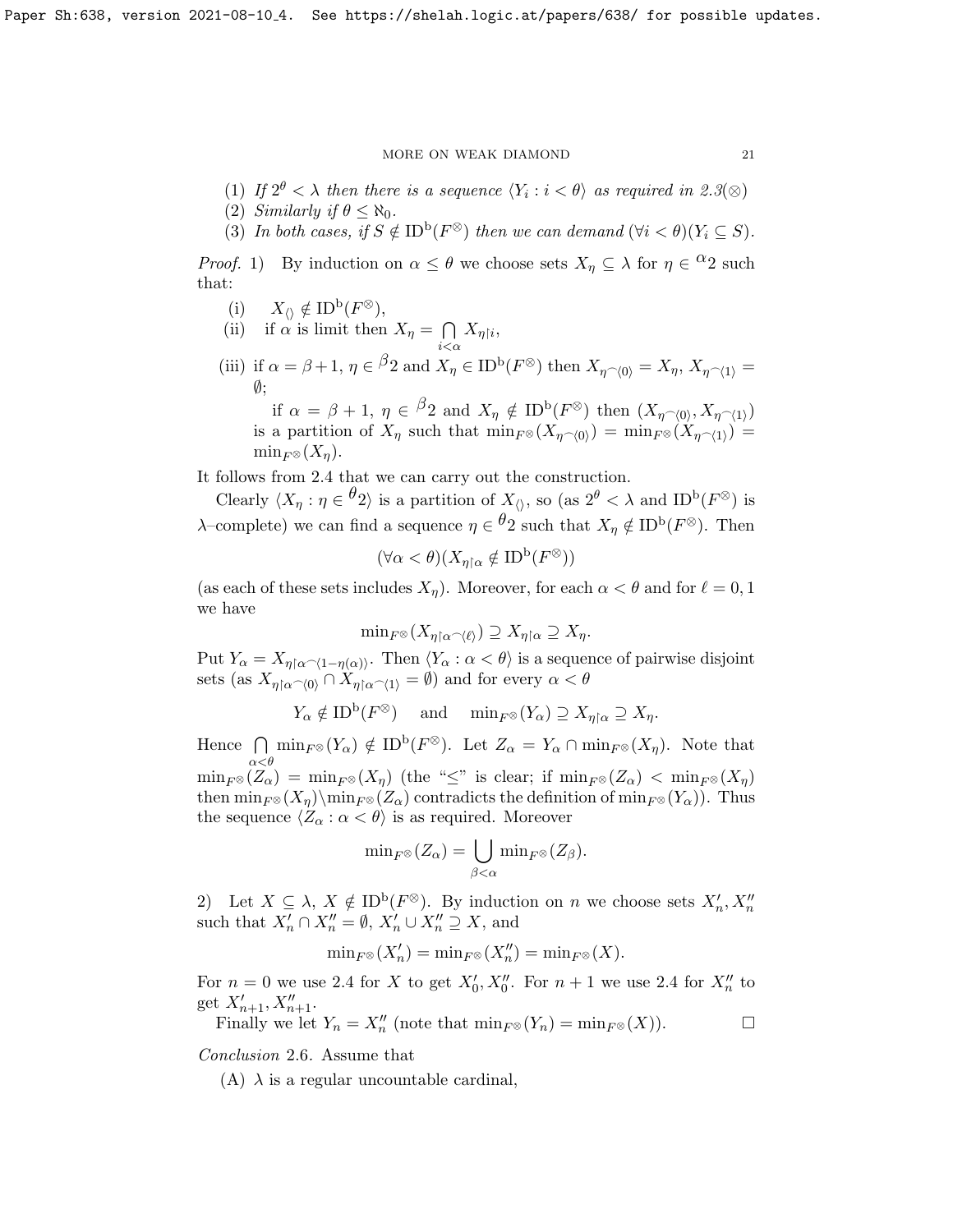- (B) F is a  $(\lambda, \theta)$ -colouring such that  $\lambda \notin ID^b(F)$  and  $ID^b(F)$  is  $\lambda^+$ saturated,
- (C)  $2^{\theta} < \lambda$  or  $\theta = \aleph_0$ ,
- (D)  $(\exists \mu \langle \lambda \rangle)(2^{\mu} = 2^{\langle \lambda \rangle} \langle 2^{\lambda} \rangle)$  or at least  $\lambda \notin \text{WDmId}_{\lambda}$  or at least  $\lambda \notin \mathrm{ID}^{\mathrm{c}}(F).$

Then there is a weak diamond sequence for F. Moreover, there is  $\eta \in {}^{\lambda} \theta$ such that for each  $f \in \text{DOM}_{\lambda}(F)$  we have

$$
\{\delta < \lambda : F(f \upharpoonright \delta) = \eta(\delta)\} \notin \text{ID}^{\text{b}}(F).
$$

## 3. An application of Weak Diamond

In this section we present an application of Weak Diamond in model theory. For more on model–theoretic investigations of this kind we refer the reader to [\[She01\]](#page-23-8) and earlier work [\[She87a\]](#page-23-9) (and see [\[She09c\]](#page-24-6)), and to an excellent survey my Makowsky, [\[Mak85\]](#page-23-10).

<span id="page-21-0"></span>**Definition 3.1.** Let  $\mathfrak{K}$  be a collection of models.

- (1) For a cardinal  $\lambda$ ,  $\mathfrak{K}_{\lambda}$  stands for the collection of all members of  $\mathfrak{K}$  of size  $\lambda$ .
- (2) We say that a partial order  $\leq_{\mathfrak{K}}$  on  $\mathfrak{K}_{\lambda}$  is  $\lambda$ -nice if
	- $(\alpha) \leq_{\mathfrak{K}}$  is a suborder of  $\subseteq$  and it is closed under isomorphisms of models (i.e. if  $M, N \in \mathfrak{K}_{\lambda}, M \leq_{\mathfrak{K}} N$  and  $f : N \longrightarrow N' \in \mathfrak{K}_{\lambda}$  is an isomorphism then  $f[M] \leq_{\mathfrak{K}} N'$ ,
	- (β)  $(\mathfrak{K}_{\lambda}, \leq_{\mathfrak{K}})$  is  $\lambda$ -closed (i.e. any  $\leq_{\mathfrak{K}}$ -increasing sequence of length  $\leq \lambda$  of elements of  $\mathfrak{K}_{\lambda}$  has a  $\leq_{\mathfrak{K}}$ -upper bound in  $\mathfrak{K}_{\lambda}$  and
	- (γ) if  $M = \langle M_{\alpha} : \alpha < \lambda \rangle$  is an  $\leq_{\mathfrak{K}}$ -increasing sequence of elements of  $\mathfrak{K}_{\lambda}$  then  $\bigcup M_{\alpha}$  is the  $\leq_{\mathfrak{K}}$ -upper bound to  $\overline{M}$  (so  $\bigcup M_{\alpha} \in$ α<λ α<λ  $\mathfrak{K}_{\lambda}$ ).
- (3) Let  $N \in \mathfrak{K}_{\lambda}, A \subseteq |N|$ . We say that the pair  $(A, N)$  has the w. amalgmation property in  $\mathfrak{K}_{\lambda}$  if for every  $N_1, N_2 \in \mathfrak{K}_{\lambda}$  such that  $N \leq_{\mathfrak{K}}$  $N_1, N \leq_{\mathfrak{K}} N_2$  there are  $N^* \in \mathfrak{K}_{\lambda}$  and  $\leq_{\mathfrak{K}}$ –embeddings  $f_1, f_2$  of  $N_1, N_2$ into  $N^*$ , respectively, such that  $f_1(A) = f_2(A)$ . (In words:  $N_1, N_2$ can be amalgamated over  $(A, N)$  setwise.)
- (4) We say that  $(\mathfrak{K}, \leq_{\mathfrak{K}})$  has the amalgamation property for  $\lambda$  if for every  $M_0, M_1, M_2 \in \mathfrak{K}_{\lambda}$  such that  $M_0 \leq_{\mathfrak{K}} M_1, M_0 \leq_{\mathfrak{K}} M_2$  there are  $M \in \mathfrak{K}_{\lambda}$ and  $\leq_{\mathfrak{K}}$ -embeddings  $f_1, f_2$  of  $M_1, M_2$  into M, respectively, such that

$$
M_0 \leq_{\mathfrak{K}} M
$$
 and  $f_1 \upharpoonright M_0 = f_2 \upharpoonright M_0 = id_{M_0}$ .

**Theorem 3.2.** Assume that  $\lambda$  is a regular uncountable cardinal for which the weak diamond holds (i.e.  $\lambda \notin \mathrm{WDmId}_{\lambda}$ ). Suppose that  $\mathfrak{K}$  is a class of models,  $\hat{\mathbf{x}}$  is categorical in  $\lambda$  (i.e. all models from  $\hat{\mathbf{x}}_{\lambda}$  are isomorphic), it is closed under isomorphisms of models, and  $\leq_{\mathfrak{K}}$  is a  $\lambda$ -nice partial order on  $\mathfrak{K}_{\lambda}$  and  $M \in \mathfrak{K}_{\lambda}$ . Let  $A = \langle A_{\alpha} : \alpha < \lambda \rangle$  be an increasing continuous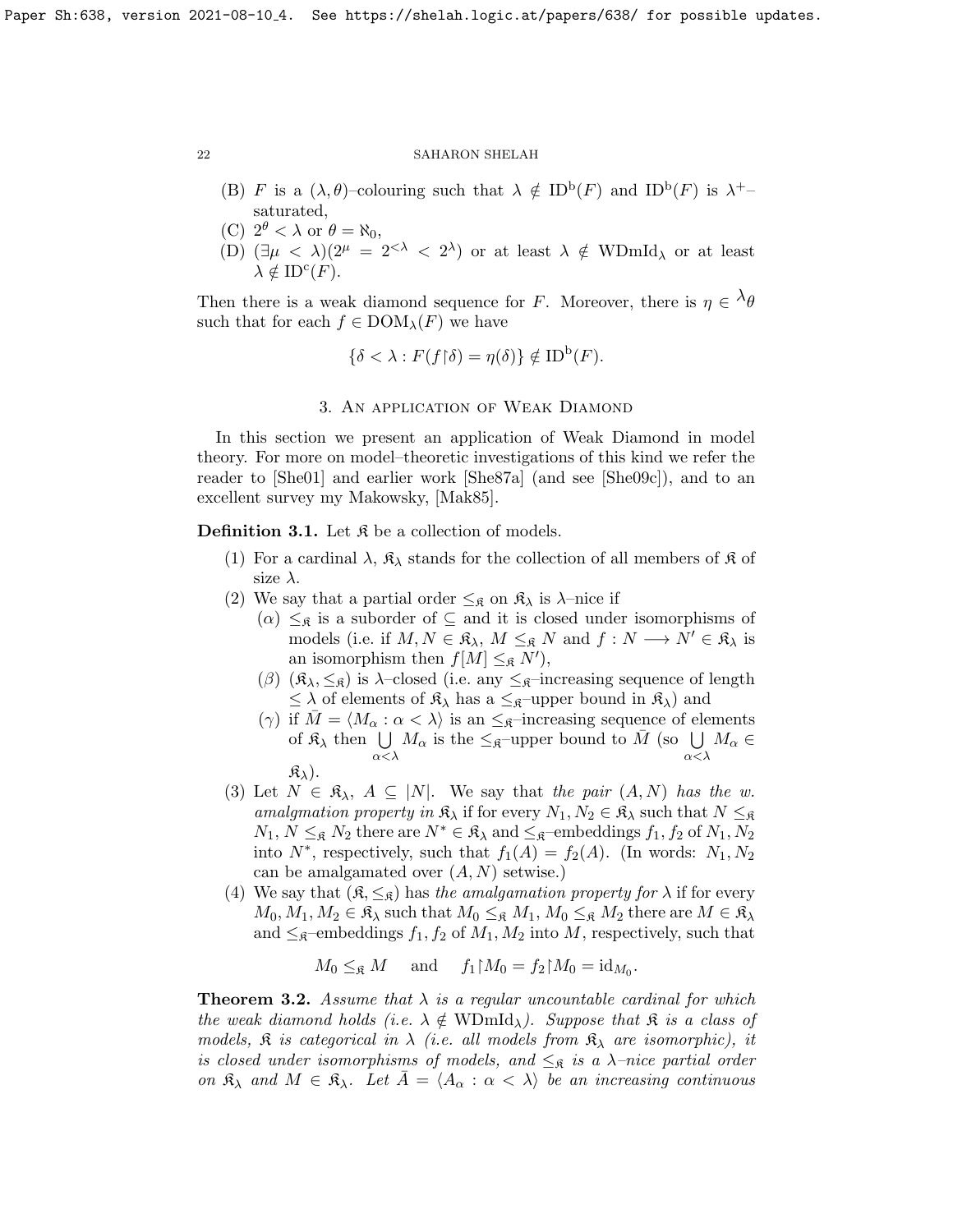sequence of subsets of  $|M|$  such that

$$
(\forall \alpha < \lambda)(\|A_{\alpha}\| < \lambda) \quad \text{and} \quad \bigcup_{\alpha < \lambda} A_{\alpha} = M.
$$

Then the set

$$
S_M^{\overline{A}} \stackrel{\text{def}}{=} \{ \alpha < \lambda : (A_\alpha, M) \text{ does not have the } w \text{. } \text{amalgmation property} \}
$$

is in WDmId<sub> $\lambda$ </sub>.

*Proof.* Assume that  $S_M^{\overline{A}} \notin WDmId_\lambda$ .

We can fix a partition  $\langle D_i : i \langle \lambda \rangle$  of  $\lambda$  to sets each of cardinality  $\lambda$ .

We may assume that  $|M| = \lambda$ . By induction on  $i < \lambda$  we choose pairs  $(B_{\eta}, N_{\eta})$  and sequences  $\langle C_{i}^{\eta} \rangle$  $j^{\eta}$ :  $j < \lambda$  for  $\eta \in {}^{i}2$  such that

- (a)  $||B_{\eta}|| < \lambda, N_{\eta} \in \mathfrak{K}_{\lambda}, B_{\eta} \subseteq |N_{\eta}| \subseteq \cup \{D_j : j < 1 + \ell g(\eta)\}\$
- (b)  $\langle C_i^{\eta}$  $j^{\eta}$  :  $j < \lambda$  is increasing continuous,  $\bigcup$  $j<\lambda$  $C_j^{\eta} = |N_{\eta}|, \, ||C_j^{\eta}|$  $\frac{\eta}{j}$   $\parallel$   $<$   $\lambda$ ,
- (c) if  $\nu \lhd \eta$  then  $N_{\nu} \leq_{\mathfrak{K}} N_{\eta}$  and  $B_{\nu} \subseteq B_{\eta}$
- (d) if  $j_1, j_2 < i$  then  $C_{j_2}^{\eta|j_1}$  $j_2^{\eta_1\eta_1}\subseteq B_\eta,$
- (e) if the pair  $(B_n, N_n)$  does not have the w. amalgmation property in  $\mathfrak{K}_{\lambda}$ then  $N_{\eta\sim(0)}$ ,  $N_{\eta\sim(1)}$  witness it (i.e. they cannot be w. amalgmated over  $B_n$ ),
- (f) if i is limit and  $\eta \in {}^{i}2$  then  $B_{\eta} = \bigcup$ j<i  $B_{\eta\restriction j},\; \bigcup\;$ j<i  $N_{\eta\restriction j}\subseteq N_{\eta}.$

There are no problems with carrying out the construction (remember that  $\leq_{\mathfrak{K}}$  is a nice partial order. Finally, for  $\eta \in \lambda_2$  we let  $B_{\eta} = \bigcup B_{\eta}$  and  $i<\lambda$  $N_{\eta} = \bigcup$  $i<\lambda$  $N_{\eta|i}$ . Clearly, by [3.1\(](#page-21-0)2)( $\gamma$ ), we have  $N_{\eta} \in \mathfrak{K}$  and  $B_{\eta} \subseteq |N_{\eta}|$  for

each  $\eta \in \lambda_2$ . Moreover,

$$
|N_{\eta}| = \bigcup_{j < \lambda} |N_{\eta\upharpoonright j}| = \bigcup_{j < \lambda} \bigcup_{i < \lambda} C_i^{\eta\upharpoonright j} = \bigcup_{j^* < \lambda} \bigcup_{j_1, j_2 < j^*} C_{j_2}^{\eta\upharpoonright j_1} \subseteq \bigcup_{j^* < \lambda} B_{\eta\upharpoonright j^*} = B_{\eta},
$$

and thus  $B_{\eta} = |N_{\eta}|$ . Since  $\mathfrak{K}$  is categorical in  $\lambda$ , for each  $\eta \in \lambda_2$  there is an isomorphism  $f_{\eta}: N_{\eta} \stackrel{\text{onto}}{\longrightarrow} M$ .

Fix  $\eta \in \lambda_2$  for a moment.

Let  $E_{\eta} = \{\delta < \lambda : f_{\eta}[B_{\eta|\delta}] = A_{\delta} = \delta\}$ . Clearly,  $E_{\eta}$  is a club of  $\lambda$ . Note that if  $\delta \in E_{\eta}$  then:

 $(\boxtimes) \quad \delta \in S^{\bar{A}}_M \Rightarrow (A_{\delta}, M)$  does not have the w. amalgmation property  $\Rightarrow$   $(B_{n\delta}, N_n)$  fails the w. amalgmation property  $\Rightarrow$   $(B_{\eta\upharpoonright \delta}, N_{\eta\upharpoonright \delta})$  fails the w. amalgmation property  $\Rightarrow N_{\eta\upharpoonright \delta \cap (0)}, N_{\eta\upharpoonright \delta \cap (1)}$  cannot be w. amalgmated over  $(B_{\eta\upharpoonright\delta}, N_{\eta\upharpoonright\delta})$  $\Rightarrow$  for each  $\nu \in \lambda_2$  such that  $\eta \upharpoonright \delta \hat{ } \langle 1 - \eta(\delta) \rangle \langle \nu \rangle$ 

we have 
$$
f_{\nu} | B_{\eta} \upharpoonright \delta \neq f_{\eta} | B_{\eta} \upharpoonright \delta
$$
.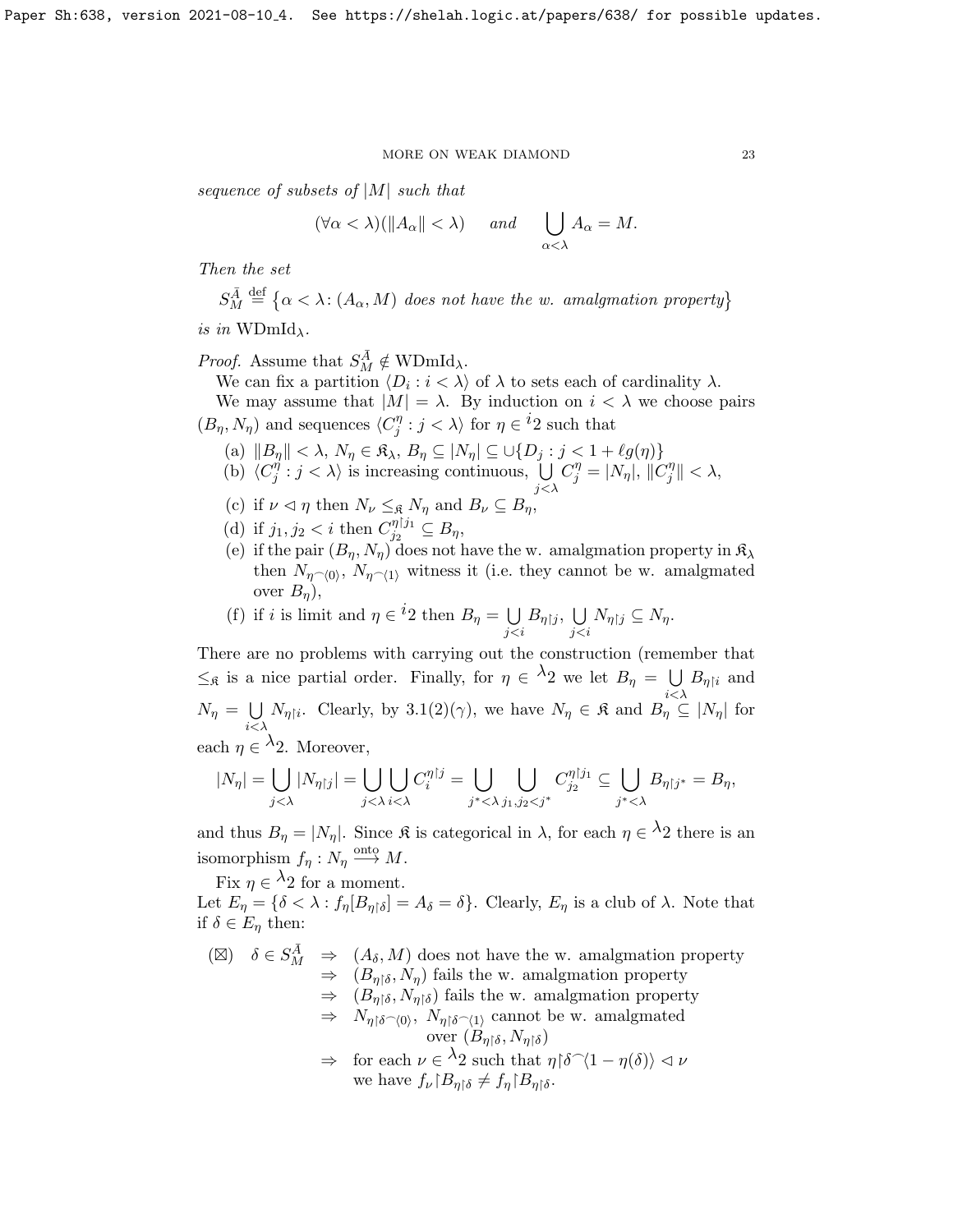We define a colouring

$$
F: \bigcup_{\alpha < \lambda} {}^{\textstyle \alpha}({\mathcal H}(\lambda)) \longrightarrow \{0,1\}
$$

by letting, for  $f \in DOM_\alpha, \alpha<\lambda$ ,

$$
F(f) = 1 \quad \text{iff} \quad (\exists \eta \in {}^{\lambda}2) \big( \eta(\alpha) = 0 \& (\forall i < \alpha) (f(i) = (\eta(i), f_{\eta}^{-1}(i))) \big).
$$

We have assumed  $S_M^{\overline{A}} \notin WDmId_\lambda$ , so there is  $\rho \in {}^{\lambda}2$  such that for each  $f \in \text{DOM}_{\lambda}$  the set

$$
S_f=\{\delta\in S_M^{\bar A}:\rho(\delta)=F(f{\restriction}\delta)\}
$$

is stationary and even  $\neq \emptyset$  mod ID<sup>b</sup>( $F^{\otimes}$ ). Let  $f \in$  DOM<sub> $\lambda$ </sub> be defined by  $f(i) = (\rho(i), f_{\rho}^{-1}(i))$  (for  $i < \lambda$ ). Note that if  $\alpha \in E_{\rho}, \rho(\alpha) = 0$ 

then  $\rho$  is a witness to  $F(f \upharpoonright \alpha) = 1$  and hence  $\alpha \notin S_f$ .

Since  $S_f$  is stationary and even  $\neq \emptyset$  mod  $\text{ID}^{\text{b}}(F^{\otimes})$  and  $E_{\rho}$  is a club of  $\lambda$  we may pick  $\delta \in S_f \cap E_\rho$ . Then  $\rho(\delta) = 1$  and hence  $F(f | \delta) = 1$ , so let  $\eta_\delta \in {}^{\lambda}2$ be a witness for it. It follows from the definition of F that then  $\eta_{\delta}(\delta) = 0$ , and  $\eta_{\delta}$  |δ =  $\rho$ |δ, and  $f_{\eta_{\delta}}^{-1}$ |δ =  $f_{\rho}^{-1}$ |δ. Hence  $f_{\eta_{\eta}}$ | $B_{\eta_{\delta}}$ |δ =  $f_{\rho}$ | $B_{\rho}$ |δ, so both have range  $A_{\delta} = \delta$  (and  $\delta \in E_{\eta_{\delta}} \cap E_{\rho} \cap S_M^{\overline{A}}$ ). But now we get a contradiction with  $(\boxtimes)$ . ).  $\Box$ 

#### **REFERENCES**

- <span id="page-23-0"></span>[ALM13] David Aspero, Paul Larson, and Justin Tatch Moore, Forcing axioms and the continuum hypothesis, Acta Math  $210$  (2013), no. 1, 1–29.
- <span id="page-23-1"></span>[DS78] Keith J. Devlin and Saharon Shelah, A weak version of  $\diamond$  which follows from  $2^{\aleph_0} < 2^{\aleph_1}$ , Israel J. Math. 29 (1978), no. 2-3, 239–247. MR 0469756
- <span id="page-23-2"></span>[GS21] Shimon Garti and Saharon Shelah, Double weakness, Acta Math. Hungar. 163 (2021), no. 2, 379–391, [arXiv: 2002.03573.](https://arxiv.org/abs/2002.03573) MR 4227788
- <span id="page-23-10"></span>[Mak85] Johann A. Makowsky, Compactnes, embeddings and definability, Model-Theoretic Logics (J. Barwise and S. Feferman, eds.), Springer-Verlag, 1985, pp. 645–716.
- <span id="page-23-4"></span>[She77] Saharon Shelah, Whitehead groups may be not free, even assuming CH. I, Israel J. Math. 28 (1977), no. 3, 193–204. MR 0469757
- <span id="page-23-7"></span>[She83] , Classification theory for nonelementary classes. I. The number of uncountable models of  $\psi \in L_{\omega_1,\omega}$ . Part B, Israel J. Math. 46 (1983), no. 4, 241–273. MR 730343
- <span id="page-23-6"></span>[She85] , More on the weak diamond, Ann. Pure Appl. Logic 28 (1985), no. 3, 315–318. MR 790390
- <span id="page-23-9"></span>[She87a] , Classification of nonelementary classes. II. Abstract elementary classes, Classification theory (Chicago, IL, 1985), Lecture Notes in Math., vol. 1292, Springer, Berlin, 1987, pp. 419–497. MR 1033034
- <span id="page-23-5"></span>[She87b] , Uncountable groups have many nonconjugate subgroups, Ann. Pure Appl. Logic 36 (1987), no. 2, 153–206. MR 911580
- <span id="page-23-3"></span>[She98] , Proper and improper forcing, 2nd ed., Perspectives in Mathematical Logic, Springer-Verlag, Berlin, 1998. MR 1623206
- <span id="page-23-8"></span>[She01] , Categoricity of an abstract elementary class in two successive cardinals, Israel J. Math. 126 (2001), 29–128, [arXiv: math/9805146.](https://arxiv.org/abs/math/9805146) MR 1882033